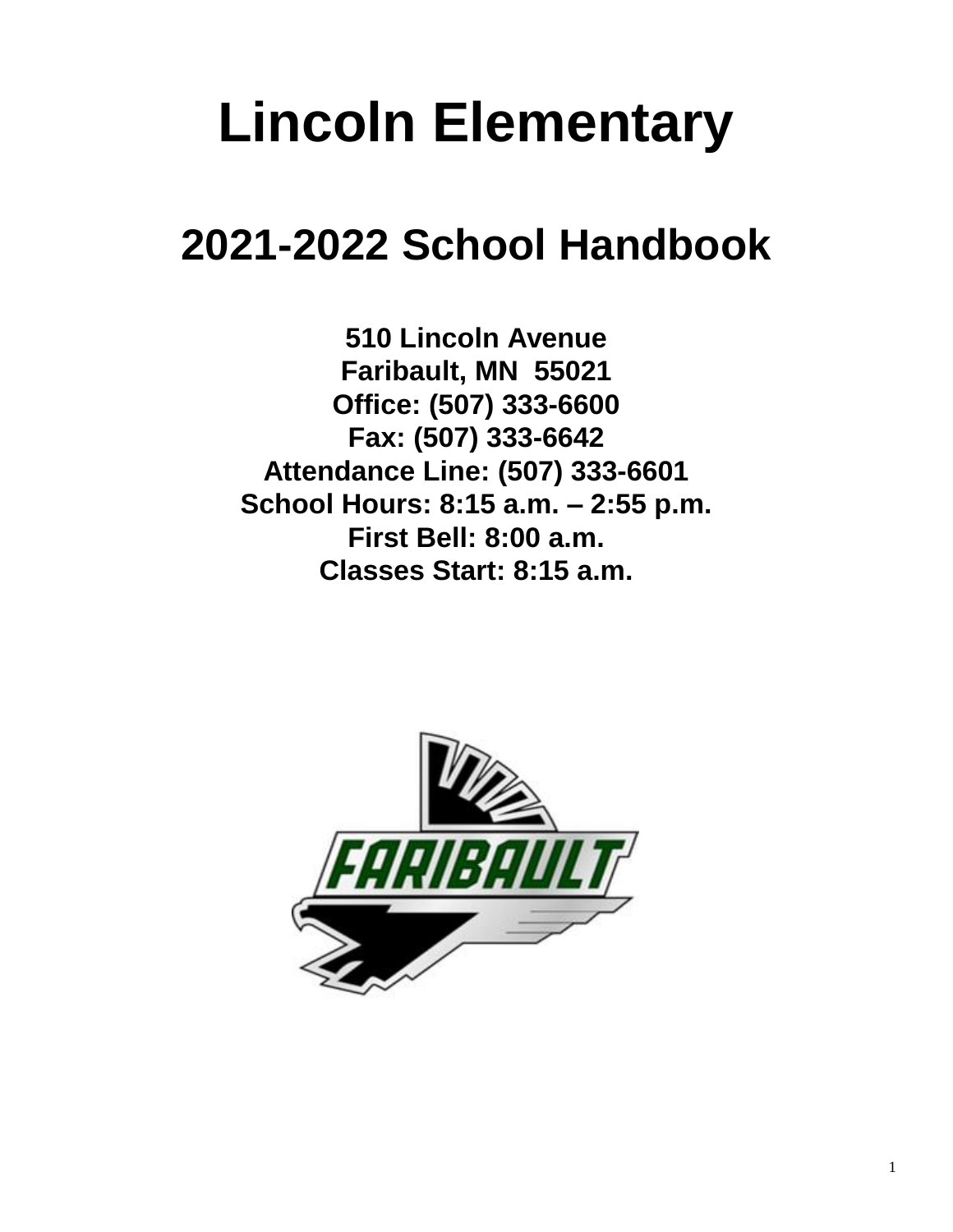## **HOME OF THE FALCONS!**

**Table of Contents** 

 $\lambda$ 

#### **SECTION 1 - MISSION STATEMENT** Miccion Statement

|                               | <del>۳ (۱۷۱۱ Sulter Indian Indian Indian Indian Indian Indian Indian Indian Indian Indian Indian Indian Indian Indian In</del> |
|-------------------------------|--------------------------------------------------------------------------------------------------------------------------------|
| <b>SECTION 2 - ATTENDANCE</b> |                                                                                                                                |
|                               |                                                                                                                                |

#### Attendance

#### **SECTION 3 - STUDENT EXPECTATIONS**

| Sodexho/Marriott Food Services - Breakfast/Lunch/Milk Program  9 |  |
|------------------------------------------------------------------|--|
|                                                                  |  |
|                                                                  |  |
|                                                                  |  |
|                                                                  |  |
|                                                                  |  |
|                                                                  |  |

#### **SECTION 4 - STUDENT SAFETY**

#### **SECTION 5 - HEALTH INFORMATION**

#### **SECTION 6 - STUDENT CURRICULUM**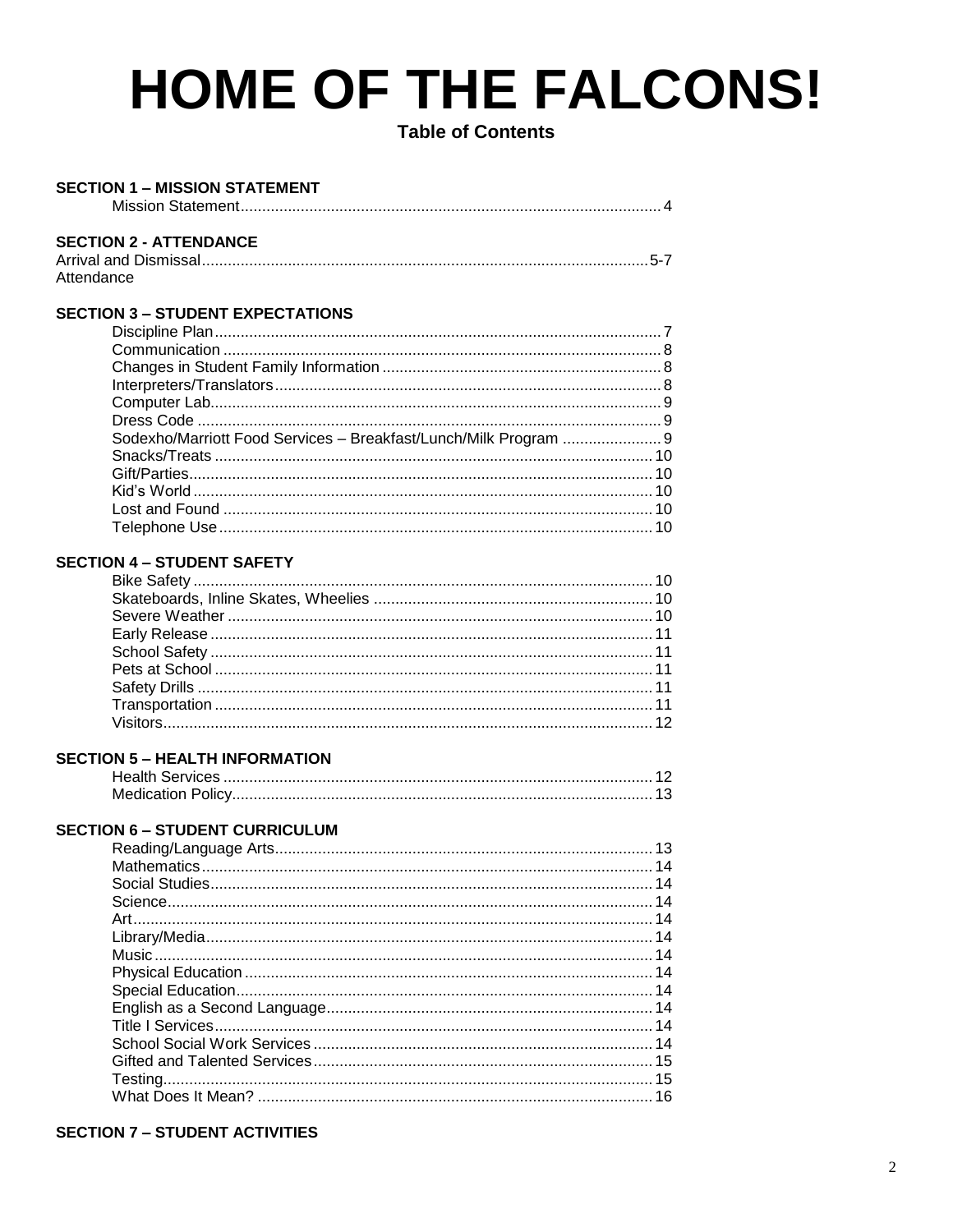#### **SECTION 8 - POLICIES**

| Search of Student's Locker, Desks, Personal Possessions, and Student's Person 18 |  |
|----------------------------------------------------------------------------------|--|
|                                                                                  |  |
|                                                                                  |  |
|                                                                                  |  |
|                                                                                  |  |
|                                                                                  |  |
|                                                                                  |  |
|                                                                                  |  |
|                                                                                  |  |
|                                                                                  |  |
|                                                                                  |  |
|                                                                                  |  |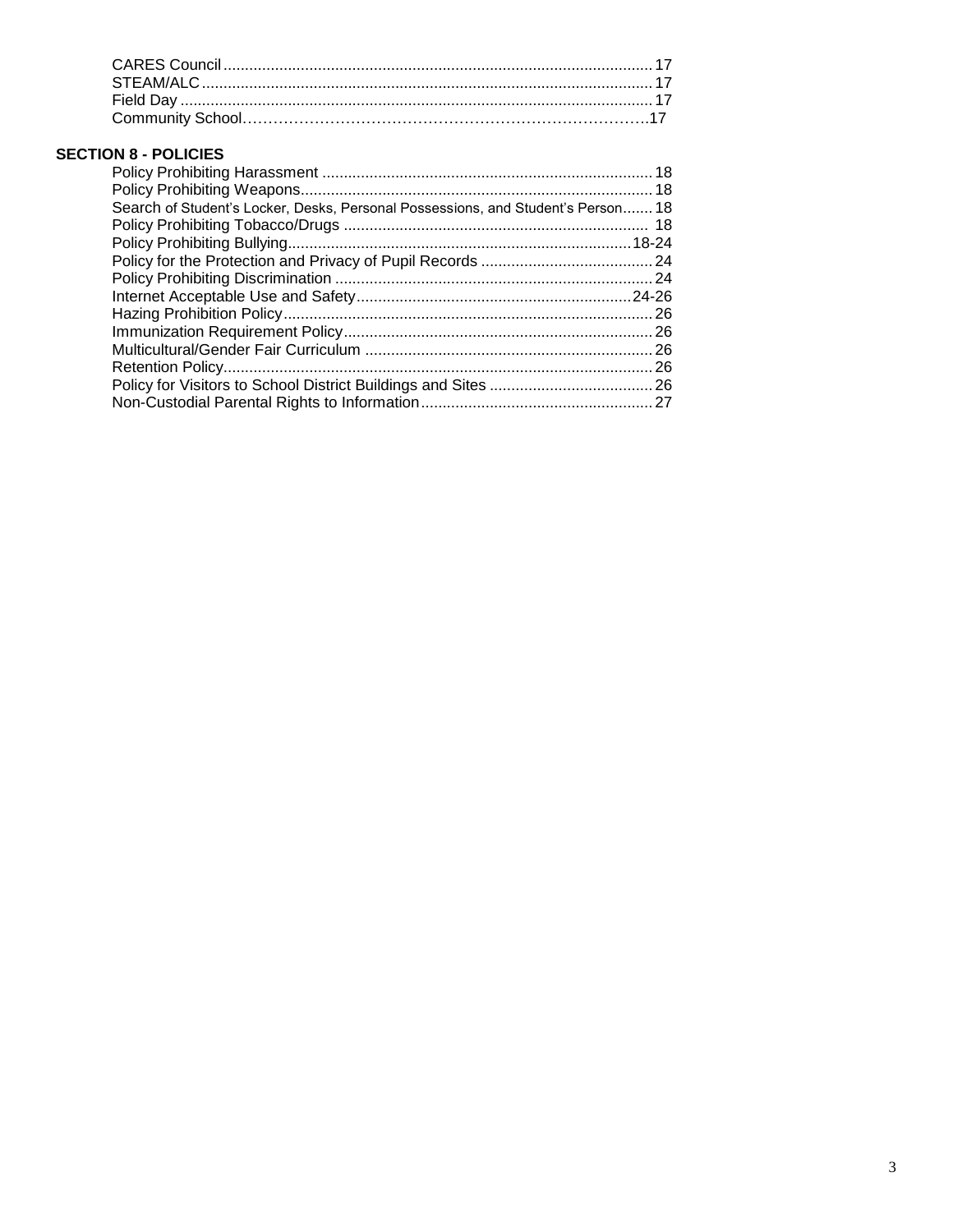## **SECTION 1 – MISSION STATEMENT**

### **Mission Statement**

#### **The mission of Lincoln Elementary school is to set high expectations for all students in a safe, equitable, and caring environment while focusing on the whole child.**

#### **AT LINCOLN, WE BELIEVE ALL KIDS**

- Can learn and succeed but not always on the same day.
- Need direction.
- Learn at different ways and rates…and that is okay.
- Need to belong.
- Need approval (peer and adult).
- Have value and worth.
- Need positive role models.
- Have the ability to change.
- Need to laugh and have fun.
- Need compassion, love, and praise.
- Need to set realistic goals.
- Need to strive for excellence and competence.

The Lincoln Handbook and School District Policies are available on the School District Website @ [www.faribault.k12.mn.us.](http://www.faribault.k12.mn.us/)

#### **MY JOB AS A STAFF MEMBER AT LINCOLN IS …**

- To model "Above the Line" behavior.
- To create a safe learning environment for children.
- To build caring relationships with students.
- To teach all learning styles.
- To maintain open lines of communications with students and parents.
- To listen respectfully to students and parents.
- To be a team member and support other staff.
- To define rules, maintain discipline, show consistency.
- To be enthusiastic.
- To set high expectations.
- To help children succeed.

#### **MY JOB AS A LINCOLN STUDENT IS…**

- To come prepared to learn.
- To accept responsibility.
- To set goals.
- To always aim high.
- To be my own advocate let the teacher know my needs.
- To respect the space and feelings of other people.
- To show kindness and understanding.
- To use manners.
- To respect the property of others.
- To complete assignments.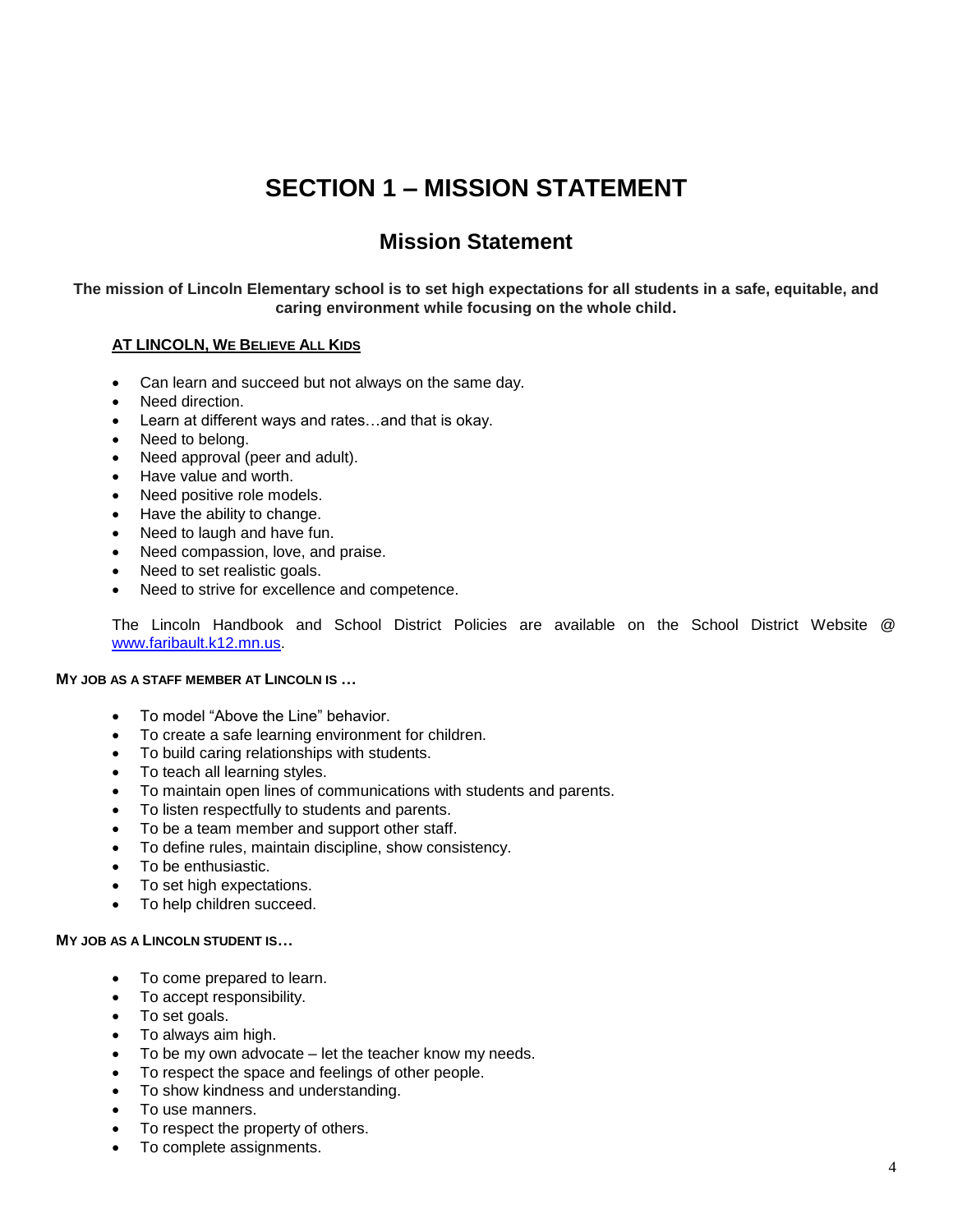- To follow school and classroom rules.
- To be cooperative.
- To take pride in myself and my school.
- To work Respect And belong.

#### **MY JOB AS A LINCOLN PARENT IS . . .**

- To be a positive role model.
- To build my child's self esteem.
- To teach respect.
- To model manners.
- To view schools and education positively in the presence of my child.
- To provide quality time with my child (be a good listener.)
- To read to and with my child.
- To establish communication with the school.
- To provide a quiet place and time for homework.
- To assure my child of the proper diet, adequate sleep, and appropriate dress.
- To be actively involved in my child's education and school.
- To always show my child encouragement.

## **SECTION 2 – ATTENDANCE**

#### **Arrival and Dismissal Times**

Classes begin at 8:15 a.m. and conclude at 2:55 p.m. Students who do not ride the bus should arrive at 8:00 a.m. On inclement weather mornings, students will be allowed to enter the building at 7:45 a.m. Teachers are involved in meetings and preparation before school and are not available to provide supervision prior to the first bell. Faculty supervisors are on duty from 7:45 a.m. to the opening bell in the morning. After school students will be dismissed in an orderly manner by their classroom teacher. Please do not leave your car unattended at the curb. Students are expected to leave the school grounds and go directly home. If you are picking up your child(ren) after school, please respect our school hours and be on time. The Lincoln playground is not supervised after school. The bus loading zone is supervised after school. An afterschool childcare program is available from 3:00-6:00 p.m. For more information, call **KID'S WORLD** at 333-6804. Children that are not picked up by 3:15 may be brought to Kid's World which then will be the responsibility of the parents to pay the fee.

#### **School Hours**

**Grades K - 5 8:00 a.m. - 2:55 p.m. Tardy Bell is 8:15 a.m. Classes begin at 8:15 a.m.**

#### **Attendance**

When your child is absent from school (i.e., illness, late due to an appointment), please remember to call us. To ensure that our students are safe, the office staff will be contacting families, at home or work, when we do not receive a call. Messages can be left on our 24-hour voicemail any time of the day or night at 507-333-6601. Please call the attendance line by 8:30 a.m. Students must report to the office for a pass when they arrive at school after the 8:15 a.m. bell.

#### **Who is required to attend school?**

Minnesota law requires that every child between seven and 17 years of age must receive instruction (Minn. Stat. 120A.22, Subd 5). Once a child under the age of seven is enrolled in kindergarten or a higher grade in public school, the child is subject to compulsory attendance provisions.

#### **What is a tardy?**

A tardy is any time a student arrives to class after the bell. At the beginning of the day, a student who arrives within the first 25 minutes of the school day will be marked tardy. After 25 minutes the student will be marked absent.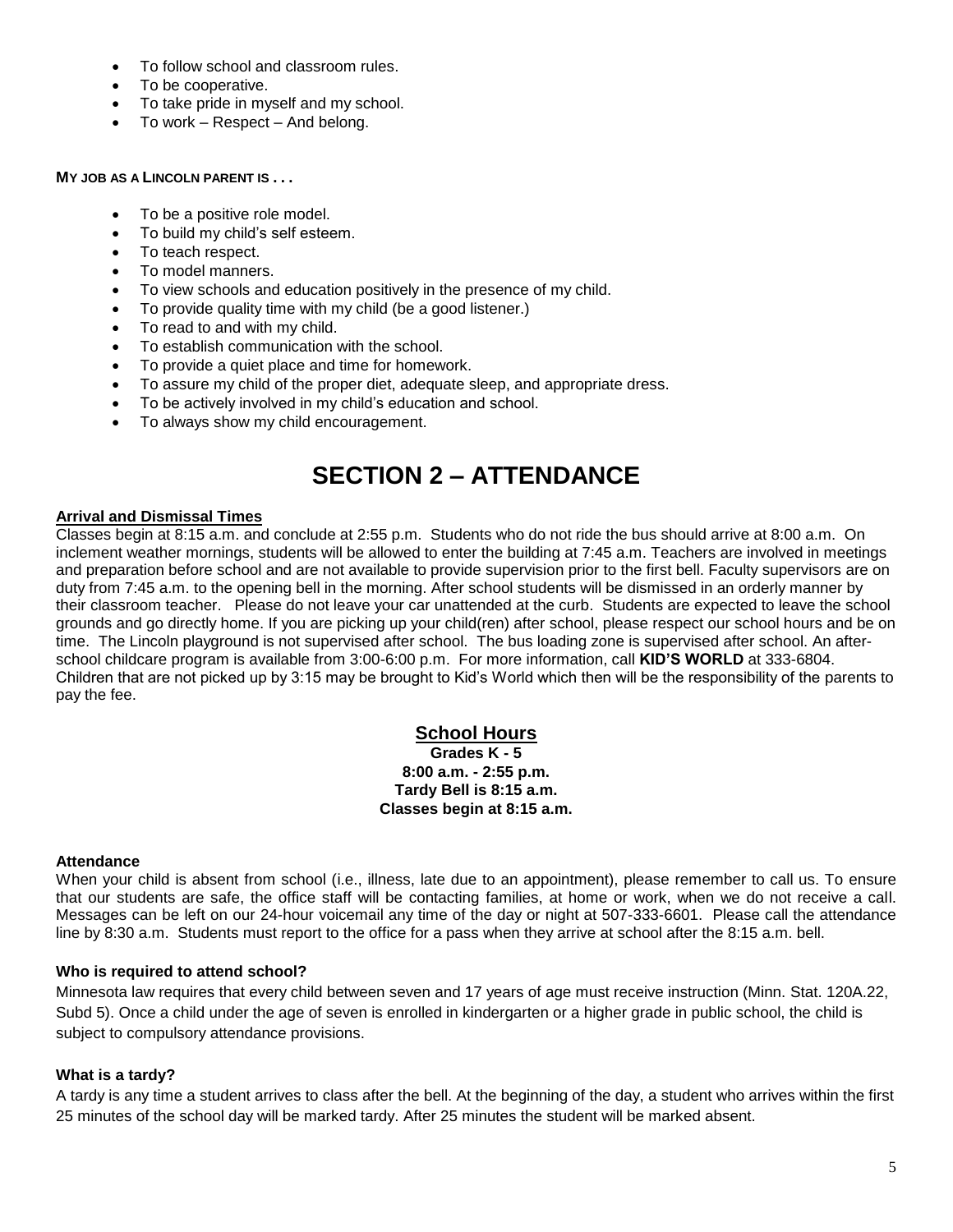#### **What is an excused absence?** (Per School Board policy 503)

An excused absence is any absence that is reported by a parent or guardian to be due to:

- 1. Medical Illness. \*
- 2. Serious illness in the student's immediate family.
- 3. A death or funeral in the student's immediate family or of a close friend or relative.
- 4. Medical, dental, or orthodontic treatment, or a counseling appointment.
- 5. Court appearances occasioned by family or personal action.
- 6. Religious instruction.
- 7. Official school field trip or other school-sponsored outing.
- 8. Removal of a student pursuant to a suspension.
- 9. Family emergencies.
- 10. Administrative preapproved absences.

#### **\* A doctor's note may be required for absences due to illness that exceed four (4) consecutive day.**

#### **What is an unexcused absence?** (Per School Board policy 503)

An unexcused absence is any absence that does not meet the definition of excused absence. For example,

- 1. Leaving school without permission.
- 2. Any absence that does not meet the criteria specified in an excused absence.

#### **What about family vacations?**

Family vacations may be deemed as excused with prior authorization from the building administrator. Authorization forms need to be completed by the student's parent/guardian at least two weeks before the intended vacation. Administrators will review student progress and attendance before approving the absences. Parents may be requested to meet with Administrators prior to approval. Vacations not approved will be considered unexcused absences.

Students whose absences are excused are required to make up all assignments missed or to complete alternative assignments as deemed appropriate by the classroom teacher.

Work missed because of absence must be made up according to school guidelines. Any work not completed within this period shall result in "no credit" for the missed assignment. However, the building principal or the classroom teacher may extend the time allowed for completion of make-up work in the case of an extended illness or other extenuating circumstances.

If a student misses fifteen (15) consecutive school days during the regular school year, without receiving instruction in the home or hospital setting, the School District must drop the student from its enrollment roll and classify the student as withdrawn. (Minn. Stat. 126C.05, Subd. 8). The School District may also be required to file an Educational Neglect or Truancy report with the student's county of residence.

#### **What are the parent/guardian's' responsibilities?**

Parents of a school aged children are responsible for assuring that their child attends school. Parents are required to report absences to the school as soon as they know that their child is not going to be in school on a particular day.

#### **What is truancy?** (Minn. Stat. 260C.007, Subd 19)

"Habitual truant" means a child under the age of 17 years who is absent from school without excuse for seven school days if the child is in elementary school or for one or more class periods on seven school days if the child is in middle school or high school or a child who is 16 or 17 years of age who is absent from school for one or more class periods on seven school days and who has not lawfully withdrawn from school.

#### **What is Educational Neglect?**

Educational neglect refers to a child under the age of 12 years who is absent from school without excuse for more than seven school days and is in need of protection or services due to habitual truancy. For students under the age of 12 years, an absence from school without excuse is considered educational neglect by the parent rather than truancy by the child.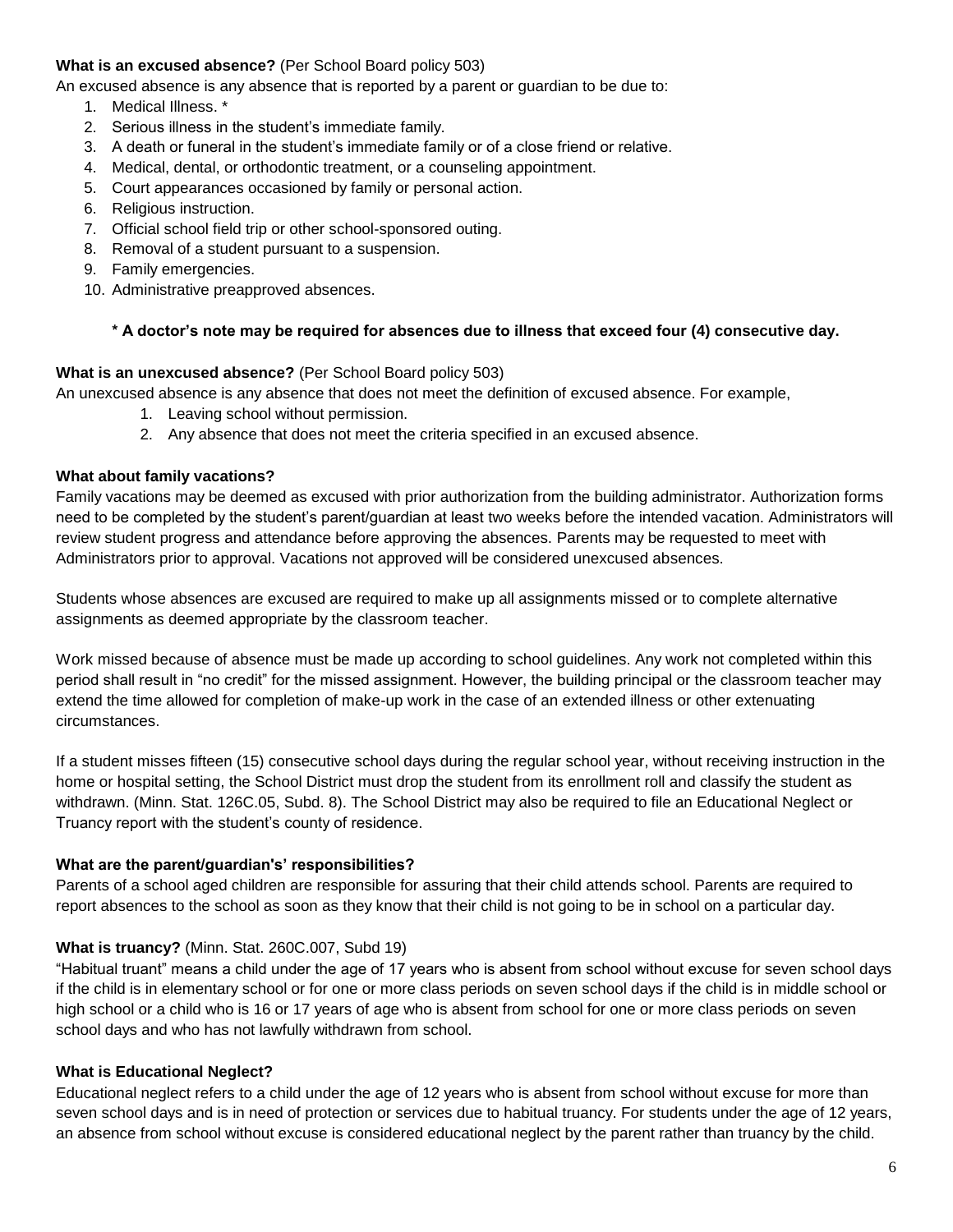#### **How will the district notify me if my child is absent from school?**

Parents are expected to notify the school when their child will not be in school for any reason. When parents do not notify the school, the schools have procedures in place for notifying parents of student absences on the same day they are absent from school.

#### **What is the procedure for Unexcused Absences?**

Step 1: Parents report absences to the school attendance line if a student will be absent from school. If the parent does not notify the school the parents will be notified by the school on the day of the absence. An absence is considered unexcused until the parent has provided an explanation that meets the requirements of an excused absence.

Step 2: When a student has three unexcused absences a letter is sent to the parents notifying them of their child's attendance and the consequences of continued unexcused absences.

Step 3: After the fifth unexcused absence a second letter is sent to the parent/guardian. A phone contact is made by the School Social Worker/School Counselor to arrange a School Attendance Agreement meeting. The school may implement a number of interventions or impose a number of consequences as part of the School Attendance Agreement.

Step 4: Once the student reaches seven unexcused absence a final letter is sent to the parent/guardian notifying them that the student is considered habitual truant and the possible consequences of continued unexcused absences.

Step 5: Any further unexcused absences may result in an educational neglect report to the student's home county or a referral to the School Attendance Review Board (SARB) to discuss possible filing of truancy petition with the court.

#### **What is the procedure for Excused Absences?**

Step 1: The parent/guardian reports absences to the school attendance line if a student will be absent from school. If the parent/guardian does not notify the school, the parent/guardian will be notified by the school on the day of the absence. An absence is considered unexcused until the parent/guardian has provided an explanation that meets the requirements of an excused absence.

Step 2: When a student has seven excused absences a letter is sent home to parents/guardian notifying them about their student's attendance and concerns about continued absences which may lead to requiring a doctor's note in order to excuse the student from school.

Step 3: When a student has eleven\*\*\* excused absences a letter is sent notifying the parent/guardian that a doctor's note is now required in order to excuse further absences. If the parent/guardian is unable to take the student to the doctor, the school nurse may be used to assess whether a child should attend school or remain home. If no doctor's note is not obtained the absence will be considered unexcused and the unexcused absence procedure will be followed.

\*\*\* Individual circumstances will be considered in regard to number of days missed and the need to require a doctor's excuse.

### **SECTION 3 – STUDENT EXPECTATIONS**

#### **Discipline Plan**

Lincoln Elementary uses the Positive School Expectations Policy approved by the Faribault Public Schools School Board as its guideline when disciplining a child. School discipline/consequences strive to be consistent, reasonable, fair, age appropriate, and matched to the severity of the student's misbehavior. Disciplinary and restorative interventions may include an array of different interventions that range from conference with student, parent contact, loss of privilege up to suspension or expulsion. For more information see **School Board Policy Positive School Expectations Policy 537**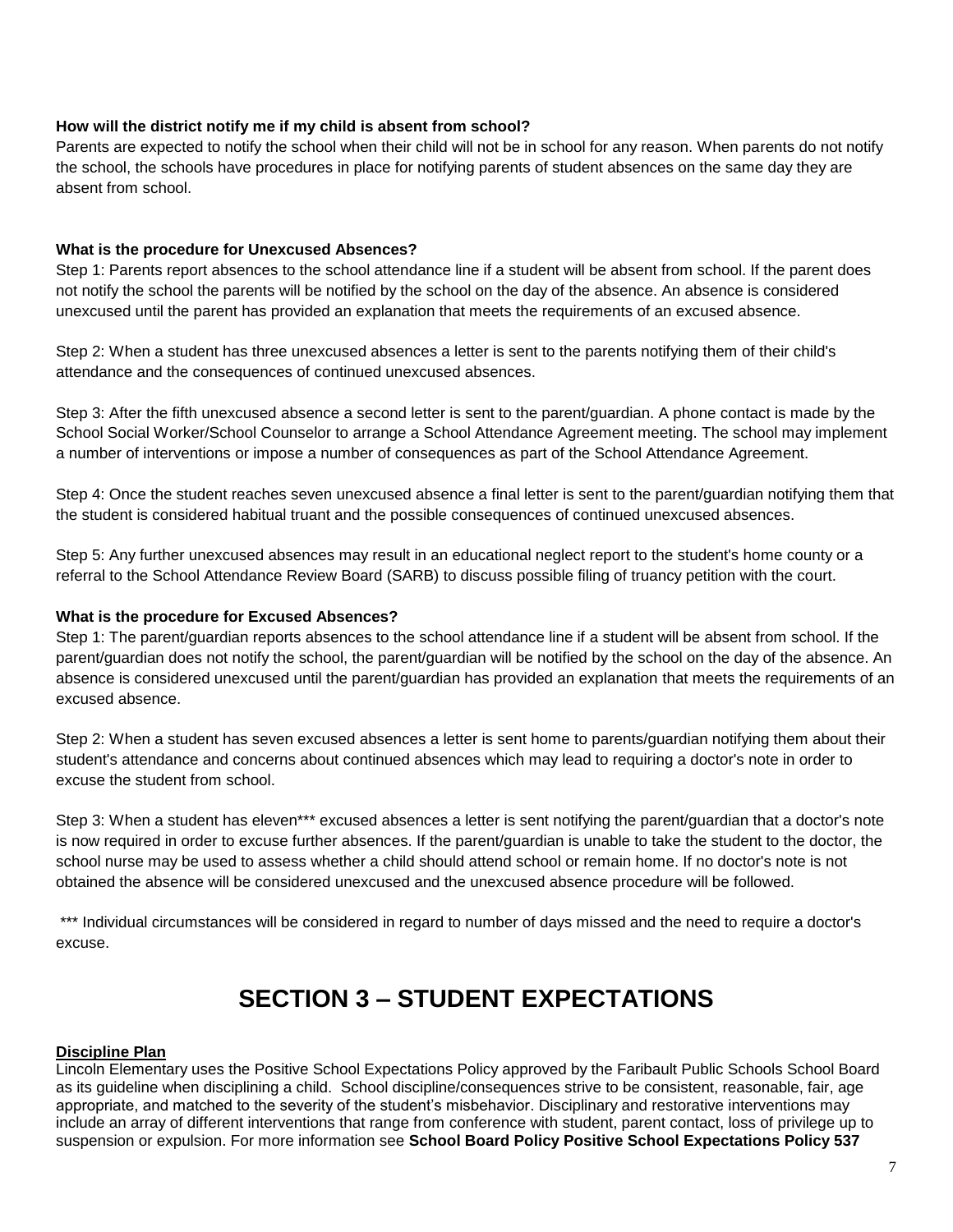#### **Classroom Behavior Expectations**

Each teacher, with student involvement, will develop their own classroom guidelines for behavior. The list of behavior expectations will be shared with parents posted in the classroom and will be reviewed from time to time with students.

#### **Hallway Expectations**

In the interest of orderliness and consideration for others the following procedures will apply to all students:

- 1. Walk in the halls and on the stairs. Please stay to the right side.
- 2. Talk quietly, if at all, in the halls.
- 3. Always remember to be considerate of other classes and other students.
- 4. Any playground equipment or balls should be carried when in the building.
- 5. Walk, using handrails on the steps. Please stay to the right side.
- 6. Students will be in assigned areas at all times.
- 7. Use and show Above the Line Behaviors and Lincoln Pride at all times.

#### **Playground Procedures**

In the interest of safety, the following procedure will apply to all students.

#### *Noon:*

On all days, except when the weather does not permit, children will be expected to go outside for noon recess. We encourage parents to provide adequate clothing and footwear to ensure each child's comfort and safeties during these play periods.

#### *Lunchroom Expectations*

- Use good table manners.
- Stand in line properly
- Sit where assigned.
- Eat your own food do not trade food.
- Clean up table and stack your tray properly.

Demonstrate Lincoln Pride and Above the Line Behavior.

#### *Noon Hour Expectations*

Students will be respectful and courteous to the noon aides at all times.

1. Playground equipment must be used properly.

2. Children are expected to remain in the designated playground areas. Students should obtain permission from a noon aide to retrieve balls, etc. outside of this area.

3. Students will treat everyone with respect. They will act in a friendly way toward others, so students will be safe at all times.

4. Once on the playground, students will remain there until the bell rings.

5. Treat all property with respect. Make sure all equipment is returned to the proper place.

6. When the bell rings, students are expected to line up at the designated door and wait quietly until greeted by the classroom teacher.

#### **Communication**

Open communication between home and school is critical to your child's success. We will try to keep you informed through monthly newsletters, classroom weekly PEEKS, conferences, report cards and open houses. Classroom teachers send weekly peeks to communicate important information from the classroom. We hope you will keep us informed as well. It is important for you to communicate important information with us, such as: change of address, telephone numbers, place of employment, and emergency contacts.

#### **Changes in Student/Family Information**

Household summary sheets are sent home at the beginning of each school year. They must be reviewed, updated, and returned by the end of the first week of school. It is critical that school personnel have current emergency/family information. Parents/guardians must notify the school office with changes in the information during the school year.

#### **Interpreters/Translators**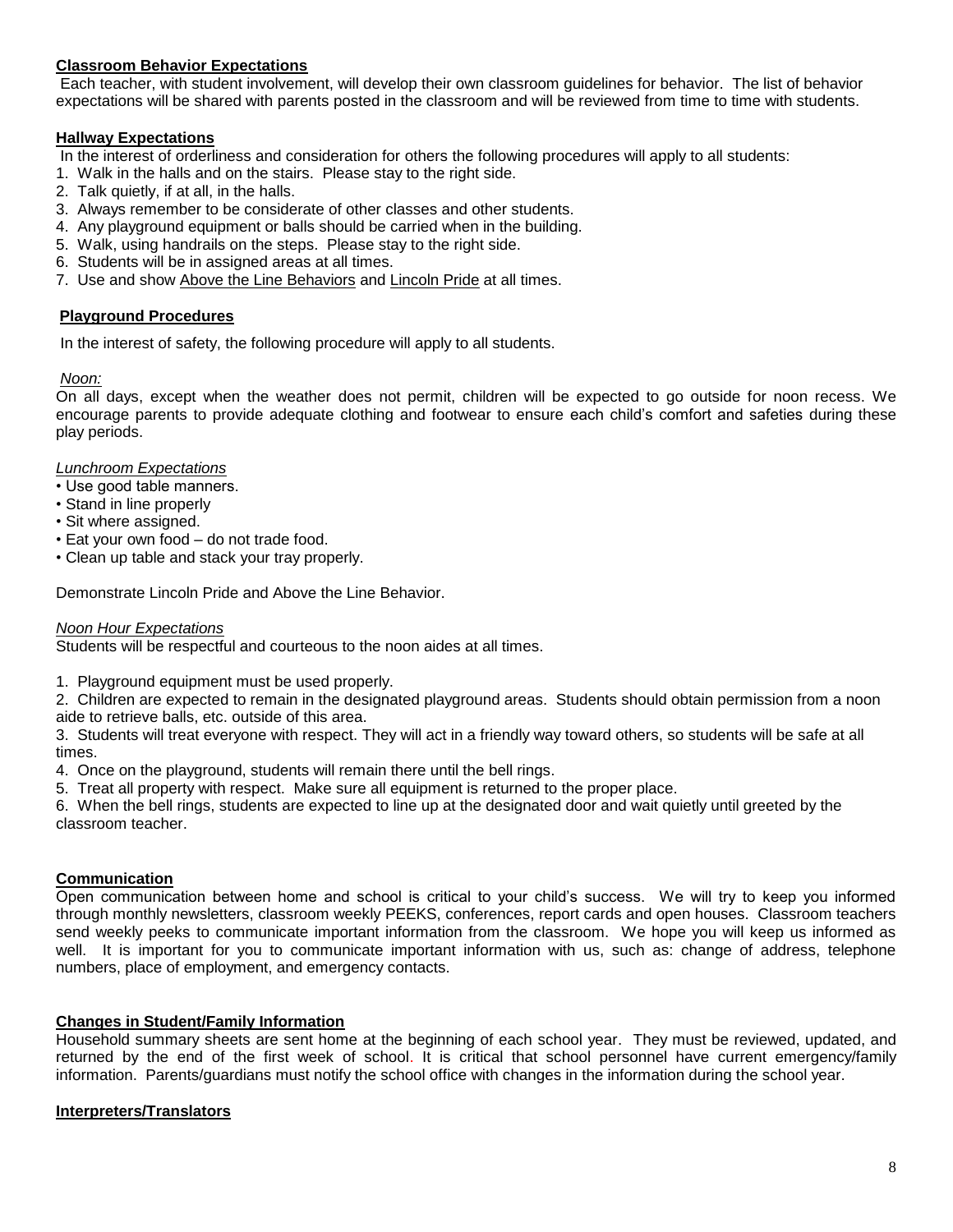Interpreters/translators are available for Deaf/Hearing Impaired and ESL parents as needed. Requests for any interpreter/translator services must be made BY THE PARENT/GUARDIAN, with the school's office, at least one week in advance. These services are provided at no charge.

#### **Computer Lab**

Students have access to the computer lab throughout the school day. Use of this technology throughout the Faribault School District Technology Network and Internet Access is a privilege. Expectations for the use of technology are as follows:

- Follow all guidelines as outlined in the Faribault Public Schools Technology Network and Internet Access Student Registration and Policy Contract, which must be signed by students and parent/guardians. See school board policy 524, Internet Acceptable Use and Safety Policy, for more information.
- Access materials that are solely for education purposes.
- Utilize equipment in a respectful manner.
- Create materials or projects that enhance a student's education.

#### **Student Dress Code**

Articles of clothing advertising or promoting drug/tobacco use, violence, gang insignia/colors, sexual practices or containing profanity will not be allowed. Students may wear the article "inside out" or call home for a more appropriate garment. Clothing that reveals undergarments or the bare midriff or bare lower back will not be allowed. Flip flop type footwear is not allowed. Students are not to wear coats during the school day unless the classroom environment demands it. Caps and hats are not to be worn inside the school building.

#### **Preparations for Winter Months**

Students are expected to bring the following items to school every day in the winter months: warm winter coat, hat, mittens/gloves, scarf, snow pants, and boots. Our policy is that all students will go outside for recess in the winter months unless the temperature is below zero. Many of our students come to school not properly dressed to be outside for an extended period of time. We require these items because we want our student to be safe and remain healthy, so they can be in school. Please help us keep all of our students warm and safe this winter and send the proper attire to school each day.

#### **Sodexho/Marriott Food Services - Breakfast/Lunch/Milk Program**

A well-balanced and nutritious breakfast and lunch is available at school each day.

A computerized prepay system is used for payment of lunch and extra milk. Applications for reduced cost meals are sent home at the beginning of the school year and are available in the school office. **Applications must be made annually.** Meals are on a prepay system. Students need to have money in their accounts in order to eat.

**Breakfast** will be available everyday in the classroom. Students who qualify for FREE or REDUCED priced meals, will receive their BREAKFAST at NO CHARGE.

Each student has their own account maintained by the Sodexho-Marriott Food Service. Payments can be mailed directly to the Sodexho-Marriott Food Service Office at 925 Parshall St. or sent with your child to class to turn into the school office. Payments to include siblings from other schools cannot be accepted at the school office. PLEASE MAKE ALL CHECKS PAYABLE TO ISD 656 Food Service and include the following information with your payment: the student's name, grade, and section. For information about your account, please call 333-6772. The Food Service Office and schools will make reasonable efforts to notify families, students, and employees when the account balance is low (\$10.00 or less). Low balance account statements for elementary students will be sent home weekly. The employees, Middle School and High School students will be told verbally when their account balances are low.

Grades Kindergarten through 8th grade: No student will be denied a reimbursable breakfast or lunch if the food service account is negative, unless the account has been closed. The Food Service Staff may limit the reimbursable breakfast/lunch options to students with a negative account. Students will not be allowed to purchase any ala carte items if the account is negative.

Lunch times for individual classrooms vary. If you would like to visit school and have lunch with your child, please contact the school office at 333-6600 to make a reservation and find out what time your child's class has lunch. Due to federal guidelines, we ask that visitors either purchase a school lunch or bring a bagged lunch from home. Outside vendor meals and pop are strongly discouraged.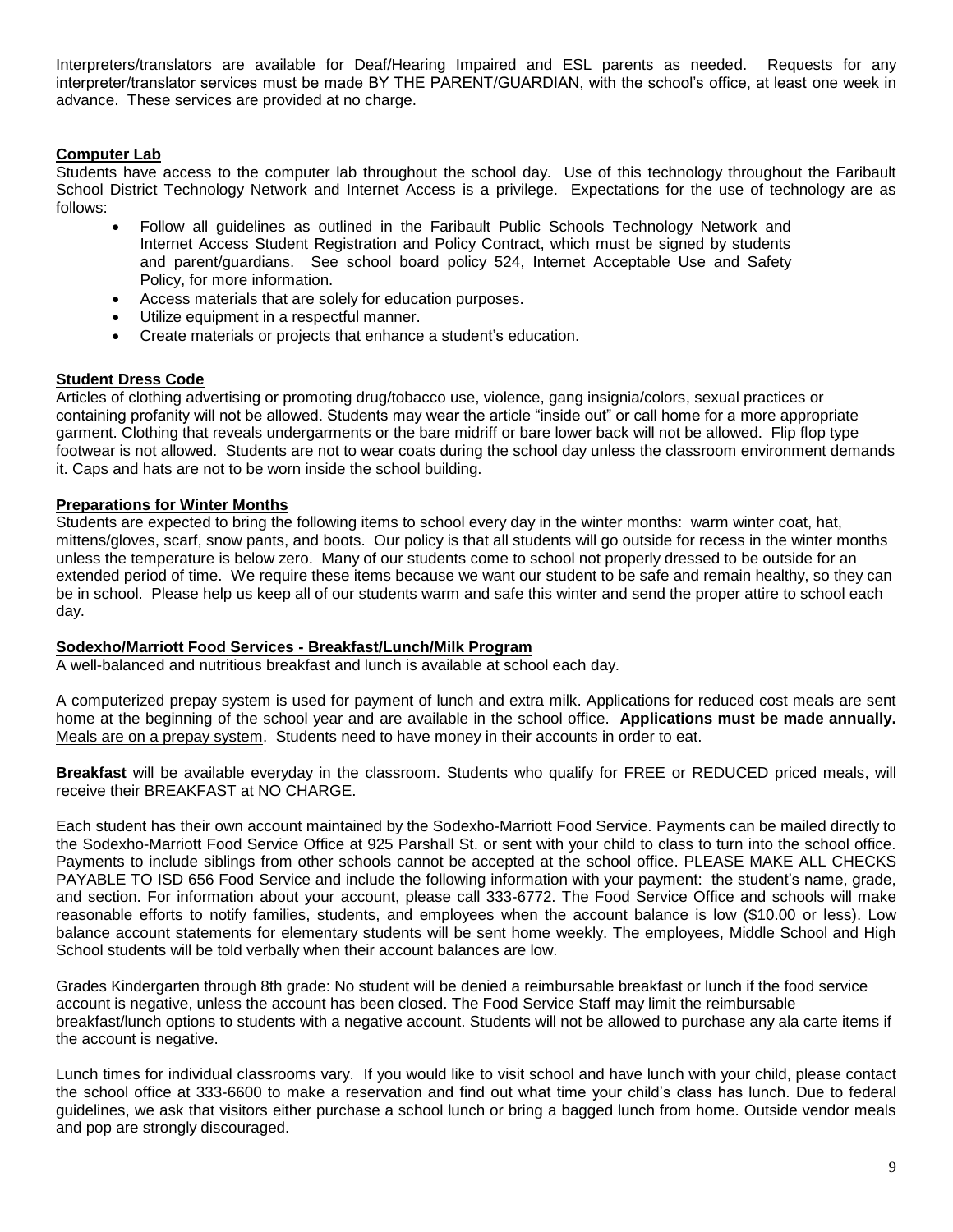#### **Snacks/Treats**

When providing a snack for students please make healthy choices. Healthy snacks, including birthday treats, are required. A list of healthy snacks can be provided and is located in the school office. Parents wishing to have birthday snacks for their children may choose one of the recommended snacks from the list or can choose non-food items to send in celebration of your student's day. You may either purchase the snack from Sodexo or on your own from a store. All snacks must be commercially packaged.

#### **Gifts/Parties**

Delivery of flowers, balloons, etc. will not be made to classrooms, the lunchroom, or other areas of the school. Students will be called to the office at the end of the school day. Please be advised that balloons are not allowed on the bus. Typically, there are three classroom celebrations during the year. Teachers plan their parties individually. If your child is celebrating with a party at home, please send invitations to classmates/friends through the U.S. mail. Distributing invitations at school can create disruption in the classroom and hurt feelings for those students who may not be included.

#### **Kid's World**

A fee based, before and after-school program is available for students in Grades K-5. Kid's World is open from 6:00-8:00 a.m. and 3:00-6:00 p.m., Monday through Friday. For more information, contact the program coordinator at 333-6804.

#### **Lost and Found**

Please label your child's clothing, backpacks, etc. Labeling items is the only way that we can return lost articles to the owner. Students and staff who find lost articles are asked to put them in the designated area. Lost articles, which are not claimed within a reasonable time, will be donated to organizations that provide free or low-cost clothing. Students are advised to leave valuables (jewelry, Walkmans, Gameboys, etc.) at home. Students are expected to be responsible for the safekeeping of their own belongings.

#### **Telephone Use**

Each classroom is equipped with a telephone although students must have permission from their classroom teacher to make phone calls. At the risk of your child's teacher not retrieving an important voice mail message in time, arrangements for after school activities, transportation, etc., should be made prior to arriving at school and not at the end of the day. If a message must be passed on to your child, please call the office before 2:30 PM.

Because use of personal telephones or pagers would interfere with the learning environment and may interfere with communications during emergencies, the administration reserves the right to restrict their use at school. Personal cell phones are not allowed to be used at school. If a cell phone is brought to school for use after school, it is to remain in the students backpack or coat. If the cell phone is brought out or used during school hours, it will be confiscated and will need to be picked up at the school office by an adult.

## **SECTION 4 – STUDENT SAFETY**

#### **Bike Safety**

Any child riding his/her bike to school must walk his/her bike once they are on school property. Bikes must be locked in the bike rack. The school assumes no responsibility for damaged or stolen bicycles.

#### **Skateboards, Inline Skates, Wheelies, Scooters**

Skateboards, inline skates, wheelies, and scooters are not permitted at school.

#### **Severe Weather**

In the event of severe weather, schools may close for the entire day, dismiss early, or delay in starting. Radio stations KDHL (920 AM dial) and WCCO (830 AM dial) are notified immediately of any decision. You may also obtain information on school closings by calling our phone line dedicated to school emergencies at the Emergency Information Line – 333- 6057. Please also look at the district website for weather information at [www.faribault.k12.mn.us](http://www.faribault.k12.mn.us/)

**PLEASE DO NOT** call the school or administrative office, as phone lines are needed to make calls to parents/guardians, the bus company, and radio stations.

Parents may pick up their children early at any time during inclement weather. Parents may keep their children home if they feel the weather is too severe to send them to school even though school may be conducted. **Please be sure your child knows what to do if there is no one home when school has been dismissed early.**

#### **Early Release Procedures**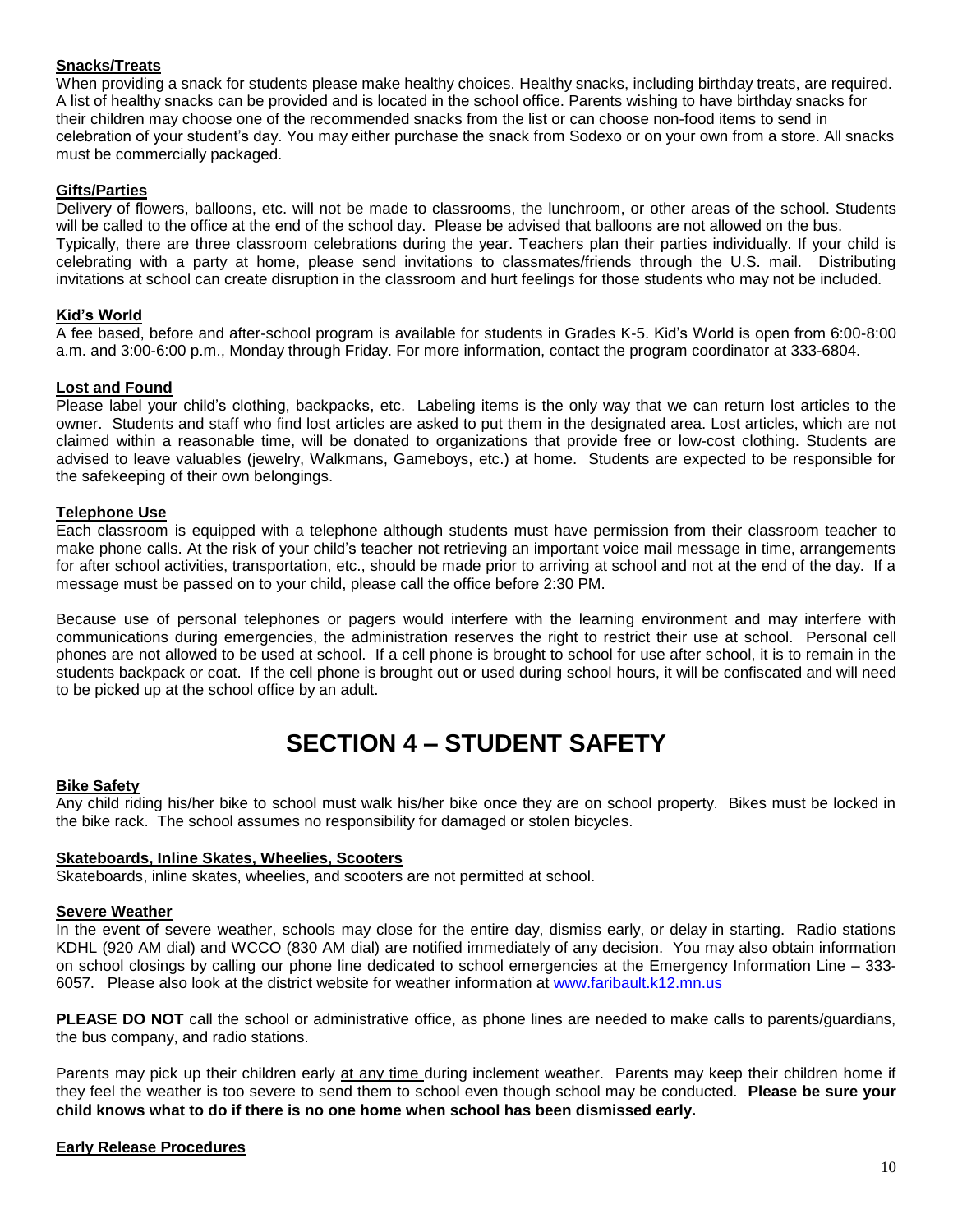An Early Dismissal Procedure notice will be sent home with each child this fall. At that time, parents will be asked to discuss family procedures in case of early dismissal and return the completed form (to be maintained on file by the classroom teacher.) In the case of early closing, students will be expected to follow your families' early dismissal plan. Students will not be allowed to call home for instructions as we need to keep our lines open for emergency and incoming calls.

#### **School Patrol**

Our school safety patrol is provided for the protection of students crossing busy streets near the school. Squads will serve mornings and after school at the following intersections along Lincoln Avenue, George L Street, 6<sup>th</sup> Street and 7<sup>th</sup> Street.

Patrol members are on duty at these crossings from 7:45 to 8:05 a.m. and from 2:55 to 3:05 p.m. approximately. Your child should plan to arrive at these crossings while the school patrol is on duty. Students should be "dropped off" on the school-side of the street to avoid potential accidents. Please encourage your child to listen to and respect the school safety patrols.

In case of a thunderstorm with lightning – safety patrol students will not be on duty. Parents should have an alternate plan with their children.

#### **Pets at School**

Due to the Clean Air Act and because of health and safety concerns, **pets are not allowed at school.** Students are invited to share their pets via photographs or videotape. When the school curriculum calls for animals in the classroom, they will be allowed for the period necessary for study.

#### **Safety Drills**

Fire and severe weather drills are practiced during the school year. Each year we will conduct 5 fire drills, 5 lockdown drills, and 1 tornado drill. A district-wide comprehensive emergency/safety plan is in place and will be followed for all drills and emergency situations. With the state-of-art fire/smoke detection devices and sprinkler system, "Defend in Place" procedures will be followed for fire drills. This plan is approved by the local and state fire marshals.

#### **Transportation – Faribault Transportation Company**

Whether a student rides the bus to and from school or for special events/activities, they are expected to follow rules of good conduct and safety with regard to their bus ride in order that the ride is safe and enjoyable for everyone. Students are allowed to ride only their assigned bus.

**Riding the school bus is a privilege, not a right. Specific consequences are outlined in policy 707 for school bus behavior which is available in the school office or at the District Office. If you have questions or concerns, please contact Faribault Transportation at 507-334-5121.**

#### **BUS RULES – CONDUCT ON SCHOOL BUSES AND CONSEQUESCES FOR MISBEHAVIOR**

Riding the school bus is a privilege, not a right. Students are expected to follow the same behavioral standards while riding school buses as are expected on school property or at school activities, functions, or events. All school rules are in effect while a student is riding a bus or at a bus stop.

Consequences for school bus/bus stop misconduct will be imposed by the Building Principal or the Principal's designee. In addition, serious misconduct will be reported to the District's Director of Operations and the Department of Public Safety.

#### **A. School Bus and Bus Stop Rules**

The School District school bus safety rules are to be posted on every bus. If these rules are broken, the School District's discipline procedures will be followed. Consequences are progressive and may include suspension of bus privileges. It is the school bus driver's responsibility to report unacceptable behavior to the school office in a timely fashion and in written form so parents may be notified.

#### **B. Rules at Bus Stop and Boarding the Bus**

- 1. Go directly from your house to the bus stop; arrive at the bus stop five minutes before your scheduled pick-up time.
- 2. Stay away from the street, road, or highway when waiting for the bus. Wait until the bus stops and the door is opened before approaching the bus.
- 3. Stay off private property and out of the street.
- 4. Use appropriate language.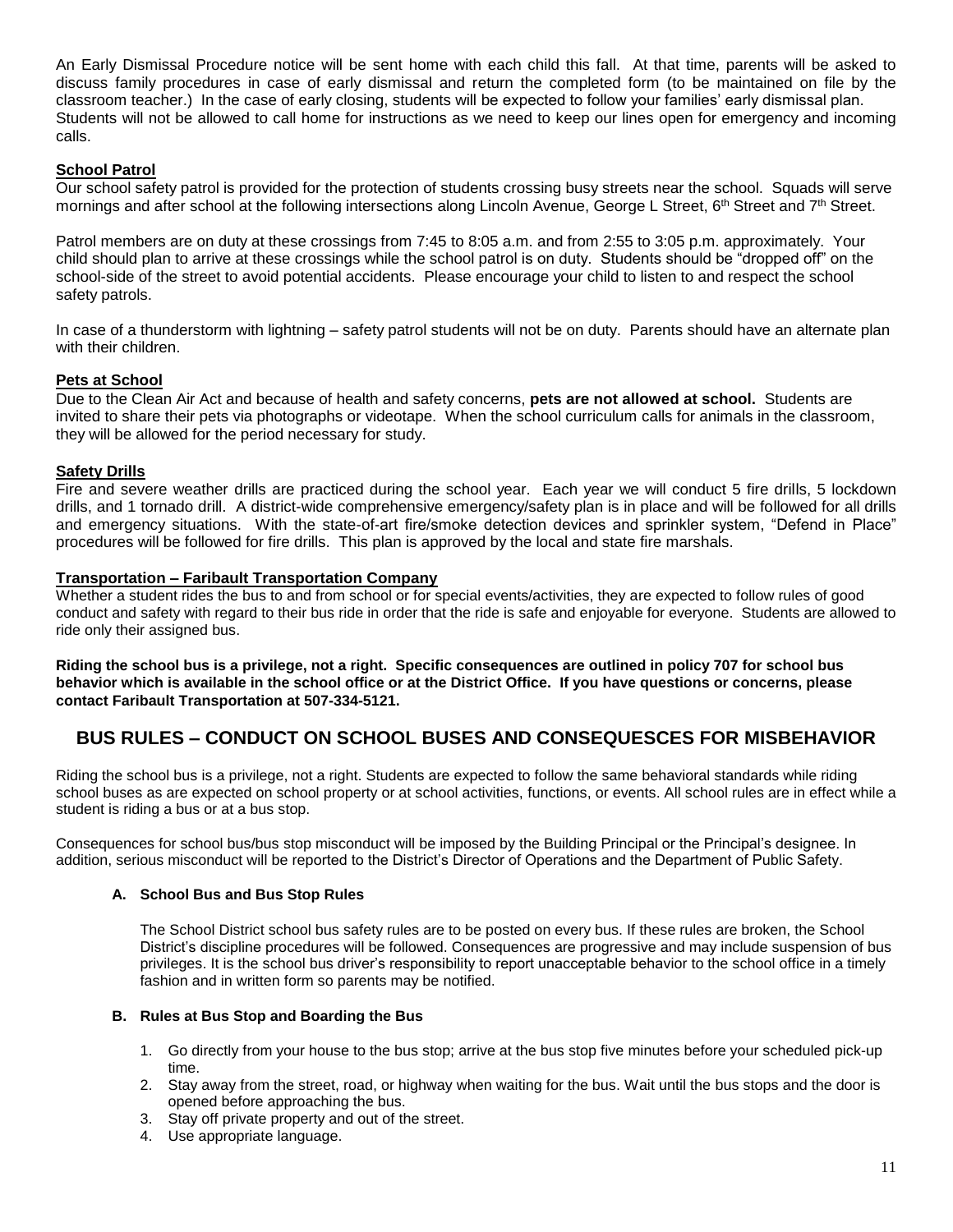- 5. If you must cross the street to get to the bus stop, wait until the bus stops and the driver signals you to cross, look left, right, and left again. If clear, walk quickly across the street.
- 6. Get on the bus in a single file line and hold on to the rail to keep from slipping, falling, or tripping.
- 7. Go directly to your seat and sit down.
- 8. No fighting, harassment, intimidation, or horseplay.
- 9. No use of alcohol, tobacco, or drugs.
- 10. No pets, live insects, reptiles, or animals allowed on the bus.

#### **C. Rules on the Bus**

- 1. Respect and obey the bus driver at all times.
- 2. Cross ten (10) feet in front of the bus when crossing a roadway.
- 3. Only riders assigned to the bus can ride, students must be on time at their designated stops.
- 4. Do not damage the bus. Bus vandalism such as cutting/ripping seats is strictly prohibited.
- 5. Keep all your articles and school supplies in a backpack on your lap and keep the aisles clear at all times.
- 6. Make room for others needing a seat. Respect other students and their property at all times.
- 7. Keep your hands and head inside the bus. Windows open to halfway point only if the driver gives you permission.
- 8. Remain seated and facing forward at all times.
- 9. Absolutely no tampering with the bus radio, controls, equipment, or exit doors.
- 10. Talk quietly and use appropriate language.
- 11. Video or picture taking of any kind is strictly prohibited.
- 12. Weapons or dangerous objects i.e., skateboards, pets, glass, knives, etc. are not allowed on the bus.
- 13. No eating, drinking, gum chewing, smoking, tobacco use, or drugs allowed on the bus.
- 14. No fighting, harassment, intimidation, or horseplay.
- 15. Do not ignite matches or start a fire.

#### **D. Exiting the Bus**

- 1. Stay seated until the bus is completely stopped, and the door opens. Use handrail to exit.
- 2. When leaving the bus, if you drop something, DO NOT GO BACK TO PICK IT UP!
- 3. Walk 10 steps on the sidewalk or the side of the road away from the bus. Always walk in front of the bus.
- 4. If you must cross the street always cross in front of the bus where the driver can see you. Wait for the driver to signal to you before crossing the street.
- 5. Always cross in front of the bus.
- 6. Go directly home! Don't "hang around" the bus stop.

#### **E. Consequences**

Consequences for school bus/bus stop misconduct will apply to all regular and late routes. Decisions regarding a student's ability to ride the bus in connection with co-curricular and extracurricular events (for example, field trips or competitions) will be in the sole discretion of the school district. Parents or guardians will be notified of any suspension of bus privileges.

#### **Visitors**

All daytime visitors to our school (including parents) are required to pre-arrange all visits and first report to the main office. All parents, visitors or volunteers have to be "buzzed in" at the main entrance and should report immediately to the main office where they will be given a name tag to wear while they are in the building. Parents picking up their child(ren) during the school day should do so from the office. All entrance doors other than the main entrance door will be locked once the students have arrived. Together we can ensure your child's safety. Please see school board policy 903 for further information.

## **SECTION 5 - HEALTH INFORMATION / HEALTH SERVICES**

The health office is open from 7:45 am– 3:00 pm on school days. The health office nurse can be reached at **333-6670**. Parents have the primary responsibility for their children's health. The health office nurse does not medically diagnose or prescribe. Parents who are in doubt as to the condition of their child should consult a physician. The health office nurse should be informed of any health conditions the student may have and may request further documentation for the student's health file.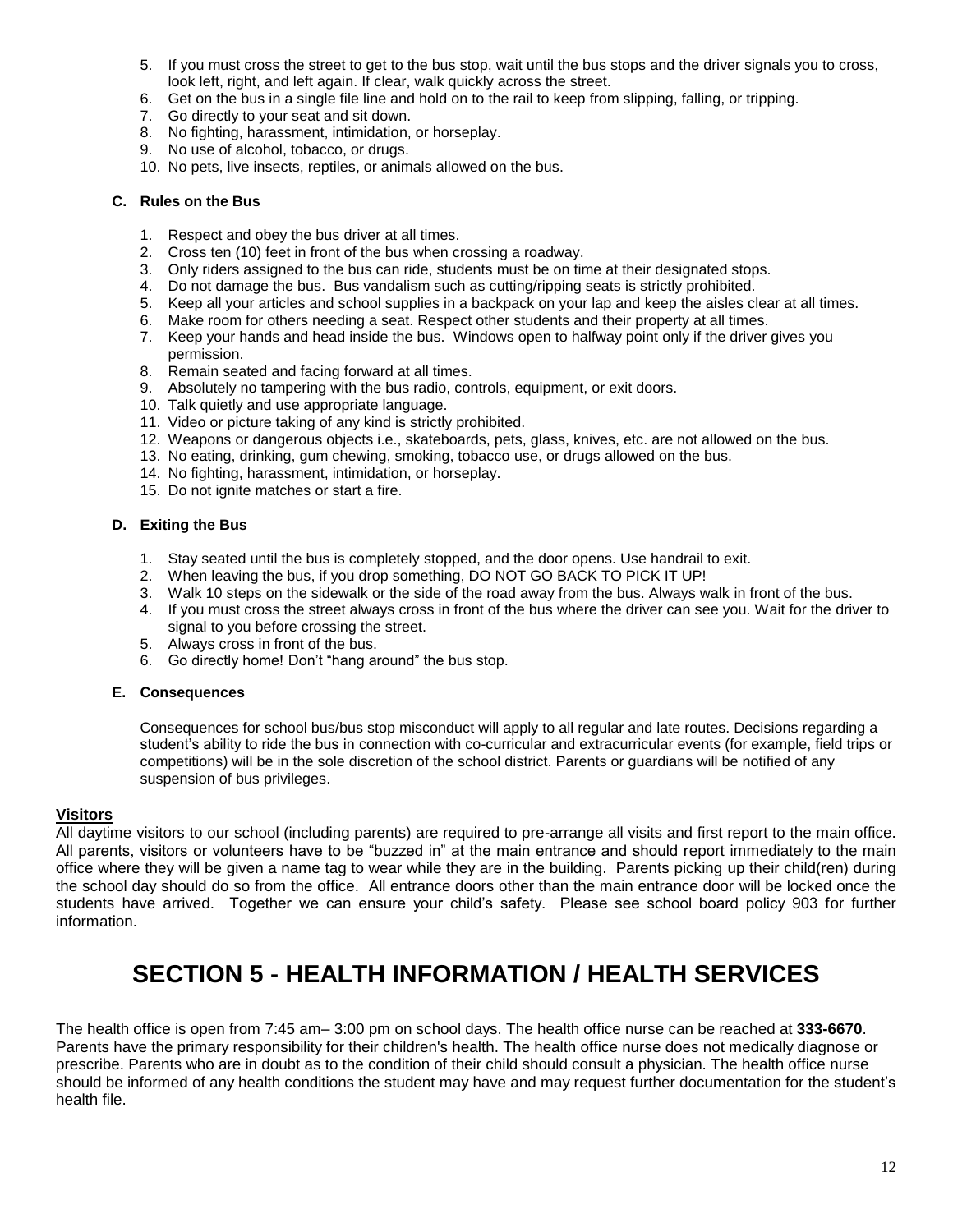#### **Students should stay home and will be asked to go home if any of the symptoms below are present:**

A fever over 100 degrees (stay home 24 hours after temperature is back to normal without fever reducing medicine) Vomiting or diarrhea (stay home 24 hours after last episode)

Any undiagnosed rash Strep throat (return to school 12 hours after antibiotics are started) Any undiagnosed draining wounds.

#### **Parents must inform the school within 24 hours if their child has an infectious disease.**

These may include but are not limited to head lice, ring worm, scabies, impetigo, chicken pox, and pink eye.

The health office nurse may excuse a student twice from physical activity due to illness or injury. If a student requires longer or further restrictions from a class a doctor's note determining duration and specific restrictions will be required.

All medication must be administered through the school health office. Tylenol (acetaminophen) and ibuprofen can be administered by health office staff, with written parental authorization, up to a maximum of 5 times a month. Student will need to have their own supply in the health office. All other medications require a Medication Authorization Form completed by a Health Care Provider and signed by a guardian. **The school district does not furnish Acetaminophen (Tylenol) or Ibuprofen.**

All other medications that are administered at school must be 1) Accompanied by a Medication Authorization Form signed by a prescribing Health Care Provider. The Medication Authorization will state medication, dosage, time, duration, and medical reason for medication, other medications this student is taking and side effects of medications. 2) Administered only if parent has signed the medication authorization form. 3) In the original pharmacy labeled container marked with the student's name, medication name, dosage, times to be given, and route of administration. 4) Any controlled substance medication will be brought to the school and picked up at the school by an adult. Please see school board policy 516 for more information.

If your child has any allergies provide documents from your Health Care Provider stating what foods/substances/etc. should be avoided (For specifics forms speak to the Health Office Nurse). This information will be shared with staff on a "need to know" basis and inform the kitchen staff so they can substitute the food items, or you can choose to send your child a cold lunch from home.

Faribault Public Schools are latex free environments. Please do not bring any latex containing products into any of the buildings. Only Mylar balloons are allowed inside the school buildings.

Minnesota Law requires that all students be up to date on their immunizations or have a notarized exemption on file in the health office. The health office nurse will send home requests for student immunization records as needed. If the student does not meet this requirement, they may be held out of school per the district immunization policy.

**"If your child has a health or medical condition that could potentially cause a life threatening emergency while being transported by school bus, it is the parent's responsibility to notify the Faribault Transportation Company at 507-333-6001 or 507-334-5121."**

## **SECTION 6 – STUDENT CURRICULUM**

#### **Reading/Language Arts**

The vision of the Language and Literacy framework is that the process of learning to read and write should be motivating, captivating, enjoyable, and rewarding so that all students read and write with passion and purpose. The classrooms are organized around a minimum of between 120 to 135 minutes of literacy instruction. This includes three major components of Reading Workshop, Writing Workshop and Language and Word Study. The entire Reading Workshop is co-taught. That means that there are two professional educators in the classroom for the entire 60-minute Readers Workshop. The students select their own books to read, at their level, and the teacher teaches the reading strategies to through whole group, independent reading (with conferring), and small group instruction. A complete summary of our Language Arts Curriculum can be found on our website under: Departments – Curriculum – School Curriculum.

#### **Mathematics**

K-5 Math Curriculum incorporates the best practices as described in the MN Sci-Math Frameworks and embeds the Minnesota Preparatory Standards. The curriculum is supported by *My Math,* a program developed by the University of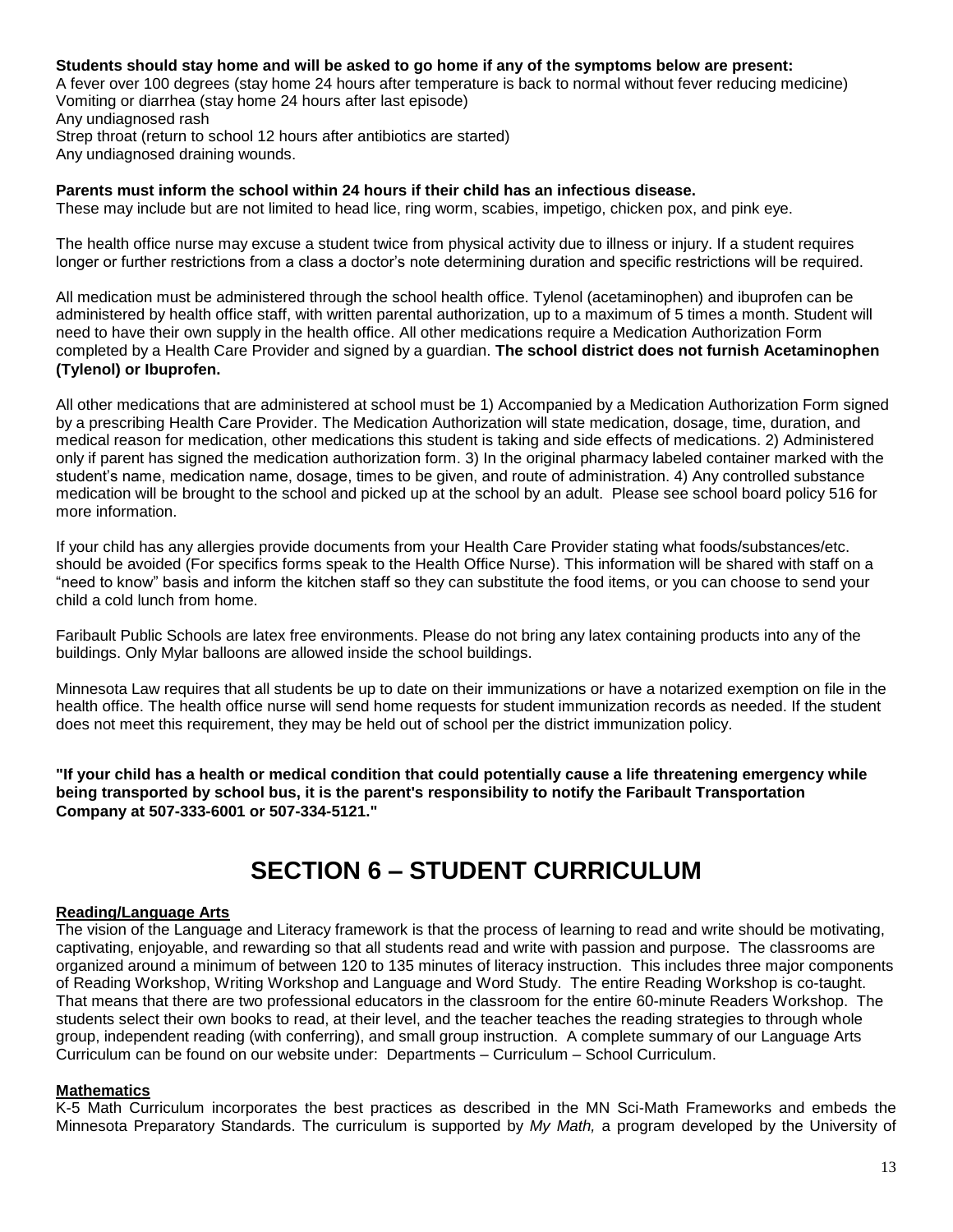Chicago School Mathematics Program with funding from the National Science Foundation. Teachers spend 90 minutes per day in math instruction.

*My Math* is a research-based kindergarten through fifth grade curriculum. Mathematical concepts are interwoven over time and in a variety of applications. The program builds on children's capabilities by expanding the range of their mathematics, experiences, and ideas.

#### **Social Studies**

The social studies goals are to develop an understanding of the relationships between human beings and their complex world. Students should develop competencies for solving problems and clarifying issues. The curriculum includes the study of the relationships of people with their environment using an interdisciplinary approach. The student's study from local to international levels. The district has adopted **Social Studies Alive** curriculum.

#### **Science**

The science program is a blend of hands-on science experiments and inquiry lessons. Students also have the opportunity to visit the Riverbend Nature Center for life science learning experiences.

#### **Art**

The elementary art curriculum provides students with opportunities to develop the necessary skills for self–expression. An appreciation of art is taught with a hands-on approach to creating art. Both flat and dimensional projects are chosen to expose children to a variety of materials.

#### **Library/Media**

The elementary media program is an essential element of the total education program. It is an extension and an integral part of the classroom instruction program. This is the beginning process, which leads students to a lifelong appreciation and critical use of print and non-print media as they begin the processes of inquiry.

#### **Music**

The elementary music curriculum provides every student with an opportunity to experience singing, moving, playing instruments, the use of technology and composing. Students in grades K-5 have one performance/concert during the school year.

#### **Physical Education**

Students strive for personal growth, development, and fitness in the physical education classes. Each fall and spring, students in grades 1-5 participate in Presidential Physical Fitness testing. Physical Education contributes to the improvement of motor skills for efficiency in the activities of everyday living and leisure-time use. Students are required to have tennis shoes for Phy-Ed classes as a safety precaution.

If, for some reason, a child is unable to participate in physical education class, specific written notification must be provided. If the student is unable to participate for more than one day, a doctor's statement identifying specific restrictions may be required.

#### **Special Education**

Support services are available for students who meet State/Federal guidelines for Special Education services.

#### **English as a Second Language**

Students with limited English proficiency will receive services to increase language and classroom skills.

#### **Title I Services**

Title I reading support services are available to qualifying students in grades K, 1, 2 and 3.

#### **School Social Work Services**

Social Work services are available to any and all students and families. These services are provided in order to improve and address issues regarding the social and emotional development of our students. These services may be provided at the classroom level, within small groups and on a one-to-one basis.

#### **Gifted and Talented Services**

Gifted and Talented children and youth are those students with outstanding abilities identified at elementary and secondary levels. These are students who may require differentiated and challenging educational programs and services in collaboration with the general school program.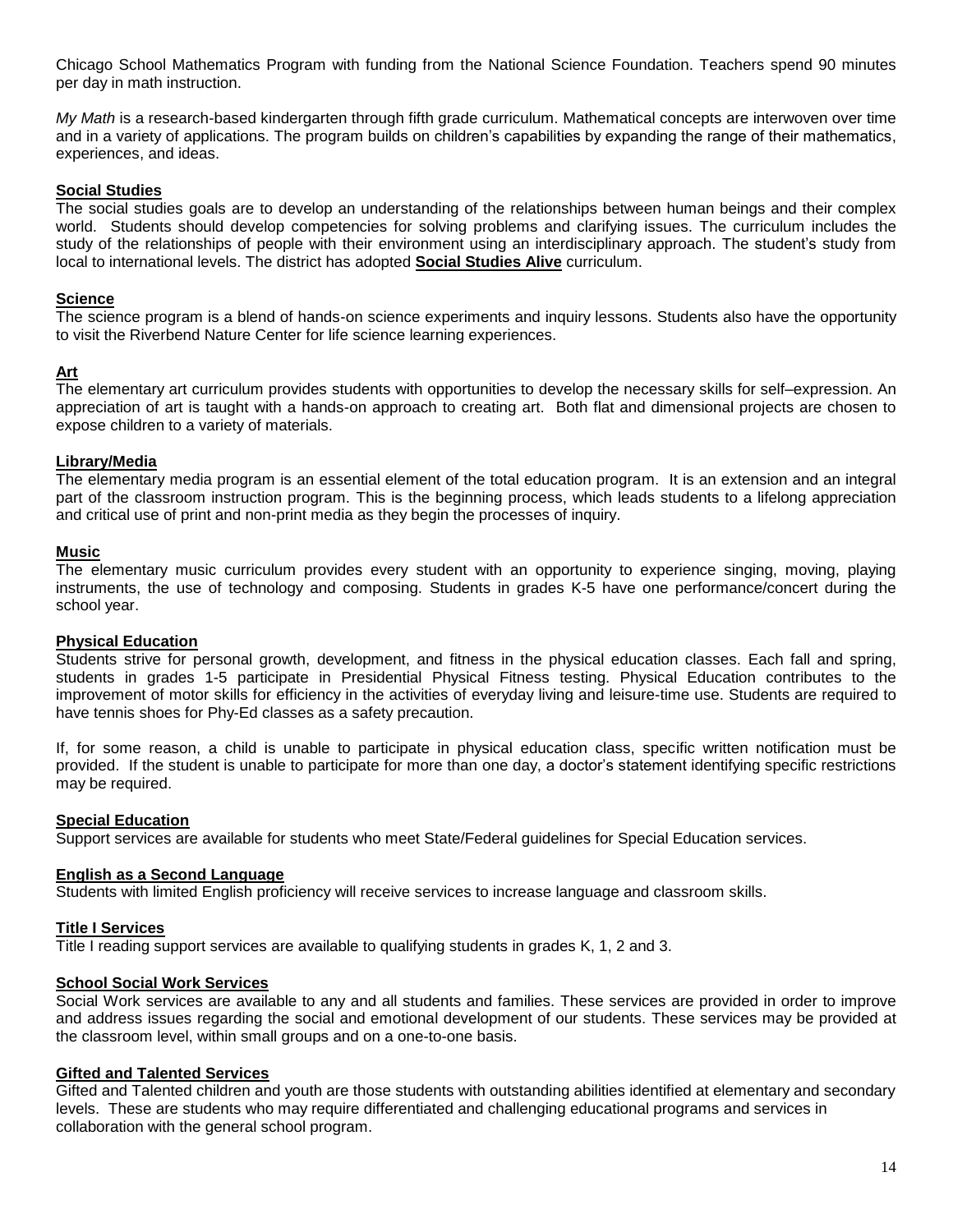#### **Testing**

The district uses the FastBridge assessment to measure progress in reading and math. These score reports are used for screening, skill analysis, instructional planning, and more to ensure educators have the right tools and the right data to provide timely and targeted supports. The Minnesota Comprehensive Assessments are administered in the spring to all third through fifth grade students. Third and fourth graders are tested in Reading and Math. Fifth graders are tested in Reading, Math, and Science.

Please take the time to read the Parent/Guardian Guide to Statewide Testing information provided below. This will answer many questions you might have about testing. If you choose to opt out of state testing for your student, please make sure to return the required form as soon as possible.

#### **What is the MCA?**

The Minnesota Comprehensive Assessments (MCA) are state tests in reading, mathematics, and science that are used to meet federal and state legislative requirements. The tests are administered every year to measure student performance relative to the Minnesota Academic Standards that specify what students in a particular grade should know and be able to do.

**Parent/Guardian Guide to Statewide Testing -** Questions and Answers about the MCA in Reading, Mathematics, and Science.

#### **Why do we give these tests?**

We use the MCA to find out how well schools have aligned curriculum to and instructed students in the Minnesota Academic Standards in reading, mathematics, and science. The reading and mathematics assessments are also used in federal and state accountability measurements.

Schools use the information to improve classroom teaching and learning. Teachers and principals look for areas where students do well so they can reinforce the ways they teach these skills. They also look for areas that need improvement so they can increase instructional time or modify their instruction.

#### **Who must take these tests?**

All students in public schools are required to participate in the statewide assessment program. Reading and mathematics tests are administered in grades 3–8 and high school (students in grade 10 take the Reading MCA, and students in grade 11 take the Mathematics MCA). The Science MCA is administered to students in grades 5 and 8 and in the high school grade when students take a life science or biology course. With very few exceptions, all public-school students in the above grades take the MCA.

Students with an Individualized Education Program (IEP) or 504 plan may be eligible for accommodations. Some students with significant cognitive disabilities may be eligible to take the Minnesota Test of Academic Skills (MTAS) instead of the MCA. The MTAS is an alternate assessment based on alternate achievement standards in reading, mathematics, and science. For more information, see the [MTAS Eligibility Requirements on the MDE](http://education.state.mn.us/MDE/dse/test/mn/) [website \(](http://education.state.mn.us/MDE/dse/test/mn/)Go to Districts, Schools and Educators > Statewide Testing > Minnesota Tests).

#### **How are tests administered?**

All grades of the Reading, Mathematics, and Science MCA are administered online only. Paper accommodations are available for eligible students, including large print and braille.

The online Reading and Mathematics MCA are adaptive tests, which means that the test adjusts to each student's responses.

For reading, the test adjusts at a passage level, so a student's responses to a set of items for a passage determine the next group of passages and items a student will receive.

For mathematics, every time a student answers a question, his or her response helps determine the next question the student will answer.

#### **How can students prepare for the tests?** 14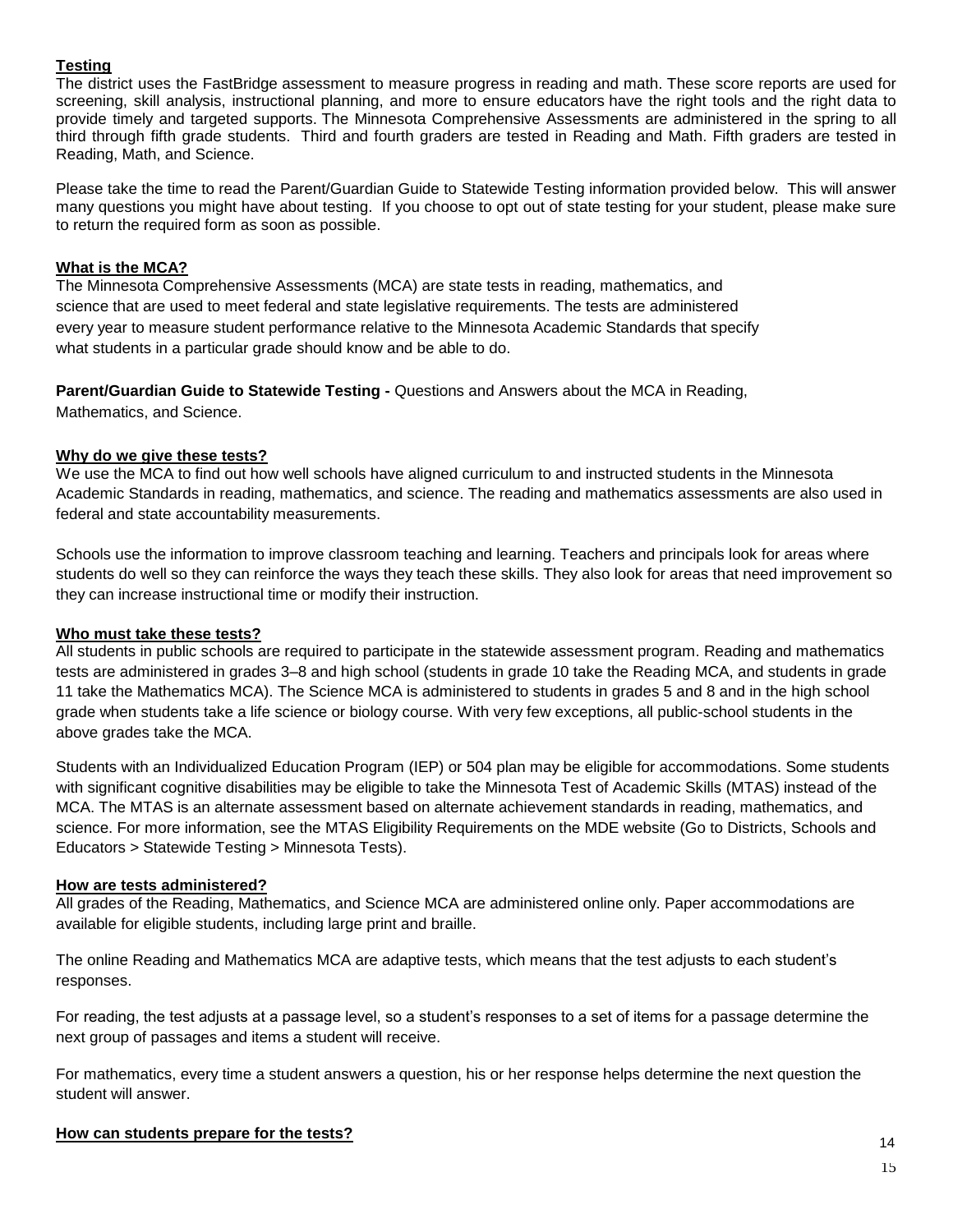The [Test Preparation Suggestions for Parents and Teachers handout on the MDE website \(](http://education.state.mn.us/MDE/fam/tests/)Go to Students and Families > Statewide Testing) is available on the MDE website with tips on content preparation and general test-taking strategies.

Item samplers help students become familiar with the format of the test and the types of questions that are on the test. Student tutorials for online tests provide information on using the online tools and describe navigation and item types. Go to the [Item Samplers page on the MDE website \(](http://education.state.mn.us/MDE/dse/test/item/)Go to Districts, Schools and Educators > Statewide Testing > Item Samplers) for information on accessing the item samplers and student tutorials.

#### **What does it take to pass the tests?**

Students do not pass or fail the reading, mathematics, or science tests. Since the tests measure student performance relative to the Minnesota Academic Standards, each student receives a score that falls in one of four achievement levels— Does Not Meet the Standards, Partially Meets the Standards, Meets the Standards, and Exceeds the Standards.

#### **What skills are assessed by the MCA?**

The MCA measures student performance on the [Minnesota Academic Standards \(](http://education.state.mn.us/MDE/dse/stds/)Go to Districts, Schools and Educators > Academic Standards K-12).

The Reading MCA is aligned to the 2010 academic standards.

The Mathematics MCA is aligned to the 2007 academic standards.

The Science MCA is aligned to the 2009 academic standards.

#### **How can I see the MCA results for my child, school, and district?**

Your school will receive an individual student report for your child and will provide this information to you. This report shows your child's overall score in each subject, as well as scores for specific skill areas within each subject. It includes information about achievement level, comparisons to various groups, and comparisons to the student's performance in past years, when applicable.

School and district results are available in the [Minnesota Report Card on the MDE website \(](http://rc.education.state.mn.us/)MDE website > Data Center > Minnesota Report Card).

#### For more information, contact Statewide Testing at: [mde.testing@state.mn.us](mailto:mde.testing@state.mn.us)

#### **What Does It Mean?**

Education incorporates many different acronyms and abbreviations into its vocabulary. This list may help you understand them better.

| <b>ASD</b>  | <b>Autism Spectrum Disorder</b>                         | <b>AOM</b>        | <b>Assurance of Mastery Grades 4-5</b>                     |
|-------------|---------------------------------------------------------|-------------------|------------------------------------------------------------|
| <b>DAPE</b> | <b>Developmental Adaptive Physical Education</b>        | <b>DOL</b>        | <b>Daily Oral Language</b>                                 |
| <b>EBD</b>  | <b>Emotional/Behavior Disorder</b>                      | <b>ESL</b>        | <b>English as a Second Language</b>                        |
| <b>ELL</b>  | <b>English Language Learner</b>                         | <b>IEP</b>        | <b>Individual Education Plan</b>                           |
| <b>SLD</b>  | <b>Specific Learning Disability</b>                     | <b>LEP</b>        | <b>Limited English Proficiency</b>                         |
| DCD-<br>MМ  | <b>Development Cognitive Delay- Mild to</b><br>Moderate | DCD-<br><b>SP</b> | Development Cognitive Delay - Severe to<br><b>Profound</b> |
| <b>OT</b>   | <b>Occupational Therapy</b>                             | <b>PE</b>         | <b>Physical Education</b>                                  |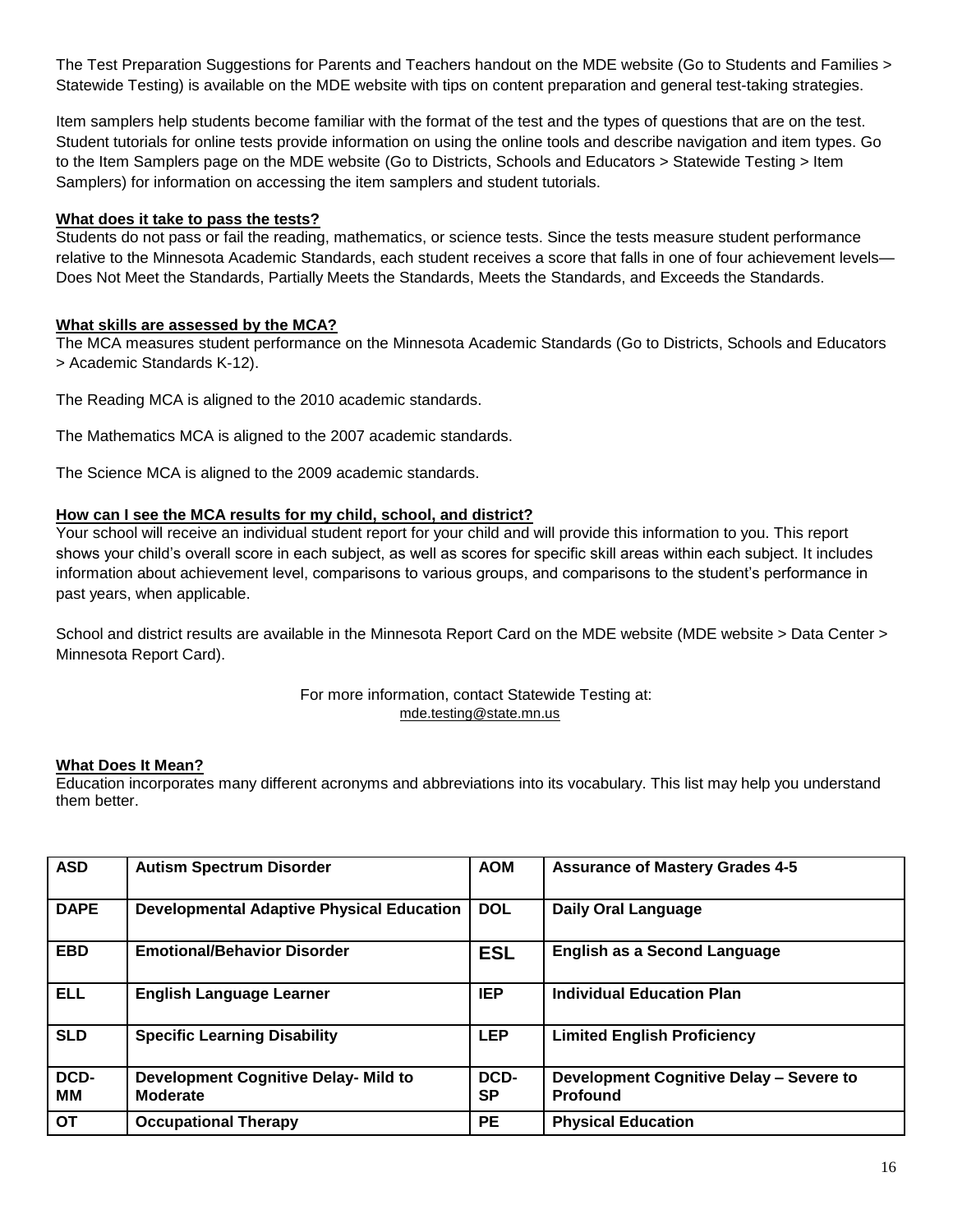## **SECTION 7 – STUDENT ACTIVITIES**

#### **C.A.R.E.S. Council**

The Lincoln C.A.R.E.S. Council consists of student representatives from grades 4-5. There are two students from each classroom. One representative is selected by the student's classmates and the alternate representative is selected by the classroom teacher. All representatives are expected to demonstrate positive leadership at all times. Throughout the year the council meets approximately one time per month after school to plan a variety of activities. They include a Faribault Food Shelf Food Drive, Pennies for Patients, Earth Day activities, popsicle sales, etc. The activities are chosen to benefit organizations which help others or our school.

#### **STEAM/ALC Targeted Services**

STEAM/ALC Targeted Services is an after-school program which focuses on improved academic achievement in math and reading. For more information on the STEAM/ALC Targeted Services program, please call the main office.

#### **Field Day**

All 5<sup>th</sup> grade students participate in our annual Elementary Track and Field Day. Students may participate in individual and group events. Field Day events include running events, relays, three-legged race, softball throw, long jump, and tug-of-war. Field Day is designed to be a fun day for students with school pride and sportsmanship exhibited.

#### **Community School**

Community School offers a range of things to do for students and adults alike. This program is open to all students PreK-8 from any Faribault school. Community School also offers free dinners to kids 18 and under Monday-Thursday from 4:50-5:30 p.m. at Jefferson Elementary and Faribault Middle School. If you would like more information about this program, please contact Vicky Coon at (507) 333-6590 or Maki Love at (507) 333-6378.

## **SECTION 8 – POLICIES**

#### **The following are a summary of some of our school policies. All policies are available on our district website at www.faribault.k12.mn.us.**

#### **Policy Prohibiting Harassment**

School District 656 has a duty to keep the school setting free of sexual, racial, and religious harassment and violence. Students, staff, and faculty, have a right to go to school, or to do their work, without this kind of interference. Harassment includes any unwelcome verbal or physical conduct, which has the intent of interfering with one's education and/or work performance.

Please see school board policy 413 for more information.

#### **Policy Prohibiting Weapons**

Possession of a weapon is prohibited. A weapon is defined as any firearm, gun, knife or other sharp object, bludgeon, fighting stick or baton, brass knuckles, or any other object which by its design or use could cause bodily injury or property damage. The prohibition of weapons shall include any object, which could be reasonably mistaken for a weapon including a toy gun or toy knife. Violation of this policy will result in immediate referral to the building administrator. Parents will be contacted. Violations of the weapons policy may result in suspension or expulsion.

Please see school board policy 501 for complete policy.

#### **Search of Student Lockers, Desks, Personal Possessions, and Student's Person**

The purpose of this policy is to provide a safe and healthful educational environment by enforcing the school district's policies against contraband. Desks: school desks are the property of the school district. At no time does the school district relinquish its exclusive control of desks provided for the convenience of students. Inspection of the interior of desks may be conducted by school officials for any reason at any time, without notice, without student consent, and without a search warrant. Personal Possessions and Student's Person: the personal possessions of students and/or a student's person may be searched when school officials have a reasonable suspicion that the search will uncover a violation of law or school rules. The search will be reasonable in its scope and intrusiveness. It shall be a violation of this policy for students to use lockers and desks for unauthorized purposes or to store contraband. It shall be a violation for students to carry contraband on their person or in their personal possessions.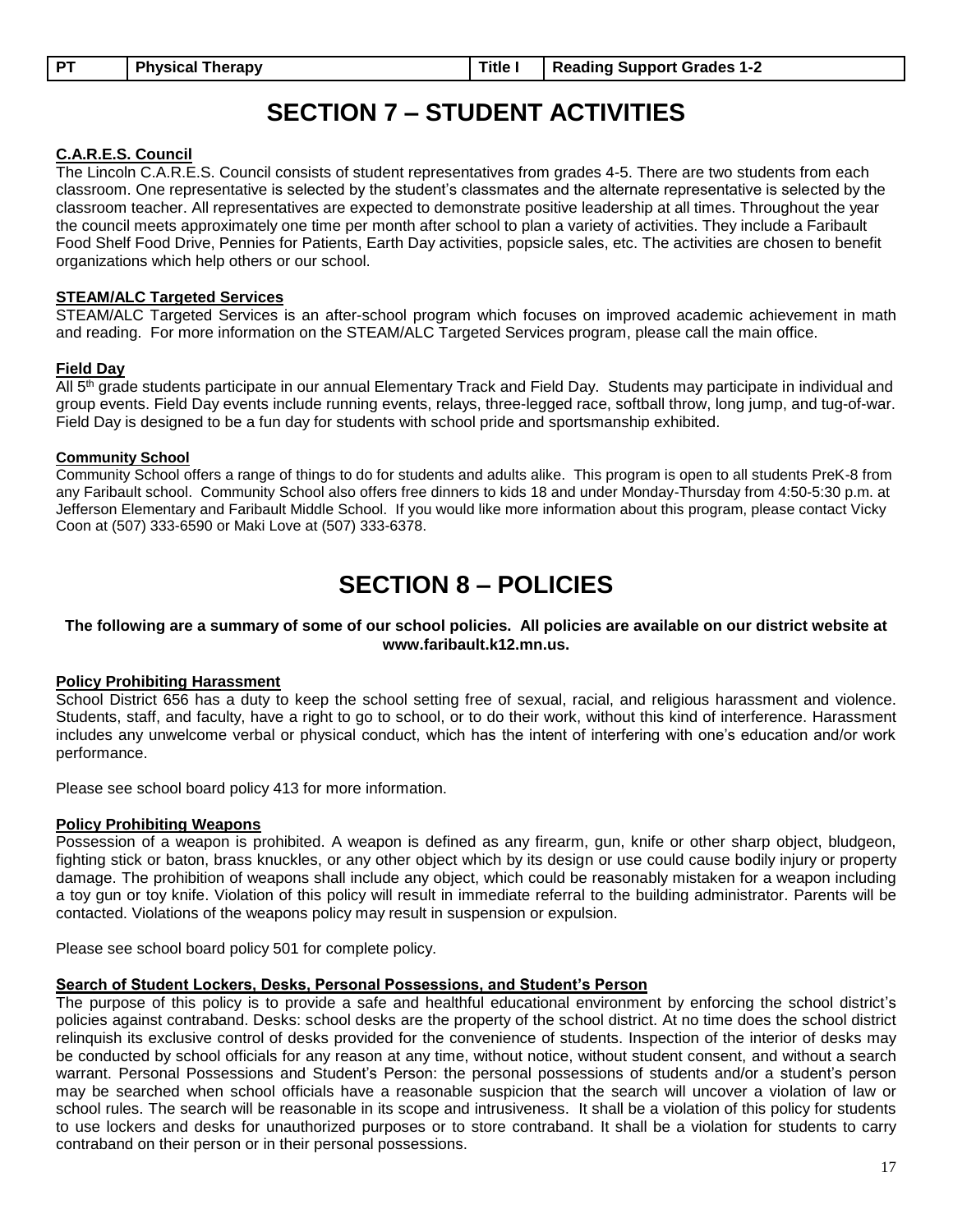Please see school board policy 502 for complete policy.

#### **Policy Prohibiting Tobacco/Drugs.**

School District 656 has a policy respecting a drug-free learning environment for all students and staff. Students are not to possess or use any tobacco/drugs on school grounds. (Prescription drugs are to be administered in the Health Office) See Medication Section. Violation of this policy will result in an immediate referral to the building administration. Parents will be contacted. Violations of this nature will result in disciplinary action.

Please see school board policy 418 for complete policy.

#### **Policy Prohibiting Bullying**

A safe and civil environment is needed for students to learn and attain high academic standards and to promote healthy human relationships. Bullying, like other violent or disruptive behavior, is conduct that interferes with a student's ability to learn and/or a teacher's ability to educate students in a safe environment. The school district cannot monitor the activities of students at all times and eliminate all incidents of bullying between students, particularly when students are not under the direct supervision of school personnel. However, to the extent such conduct affects the educational environment of the school district and the rights and welfare of its students and is within the control of the school district in its normal operations, the school district intends to prevent bullying and to take action to investigate, respond to, and to remediate and discipline for those acts of bullying which have not been successfully prevented. The purpose of this policy is to assist the school district in its goal of preventing and responding to acts of bullying, intimidation, violence, reprisal, retaliation, and other similar disruptive and detrimental behavior.

#### II. GENERAL STATEMENT OF POLICY

- A. An act of bullying, by either an individual student or a group of students, is expressly prohibited on school premises, on school district property, at school functions or activities, or on school transportation. This policy applies not only to students who directly engage in an act of bullying but also to students who, by their indirect behavior, condone or support another student's act of bullying. This policy also applies to any student whose conduct at any time or in any place constitutes bullying or other prohibited conduct that interferes with or obstructs the mission or operations of the school district or the safety or welfare of the student or other students, or materially and substantially interferes with a student's educational opportunities or performance or ability to participate in school functions or activities or receive school benefits, services, or privileges. This policy also applies to an act of cyberbullying regardless of whether such act is committed on or off school district property and/or with or without the use of school district resources.
- B. No teacher, administrator, volunteer, contractor, or other employee of the school district shall permit, condone, or tolerate bullying.
- C. Apparent permission or consent by a student being bullied does not lessen or negate the prohibitions contained in this policy.
- D. Retaliation against a victim, good faith reporter, or a witness of bullying is prohibited.
- E. False accusations or reports of bullying against another student are prohibited.
- F. A person who engages in an act of bullying, reprisal, retaliation, or false reporting of bullying or permits, condones, or tolerates bullying shall be subject to discipline or other remedial responses for that act in accordance with the school district's policies and procedures, including the school district's discipline policy (See MSBA/MASA Model Policy 506). The school district may take into account the following factors:
	- 1. The developmental ages and maturity levels of the parties involved;
	- 2. The levels of harm, surrounding circumstances, and nature of the behavior;
	- 3. Past incidences or past or continuing patterns of behavior;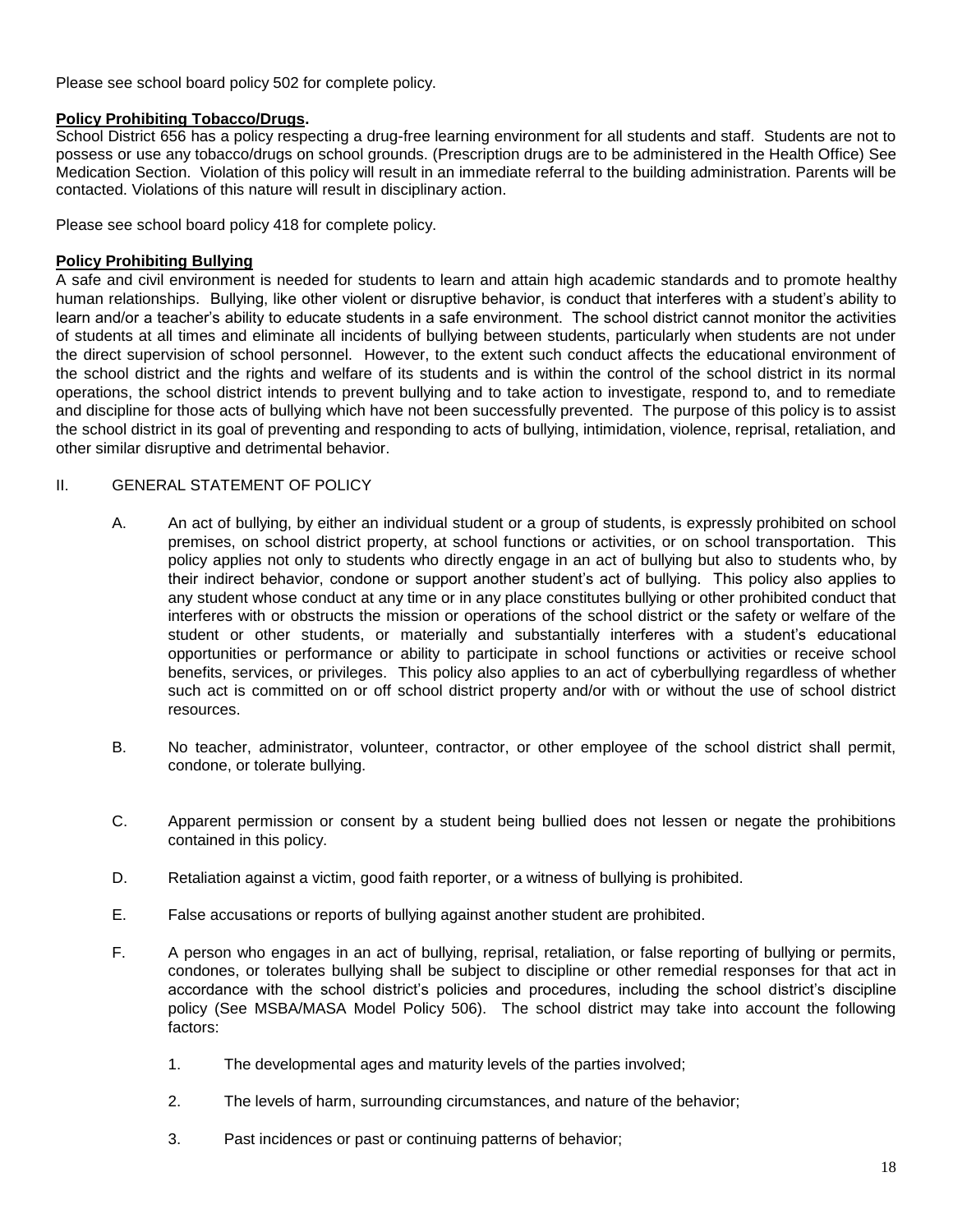- 4. The relationship between the parties involved; and
- 5. The context in which the alleged incidents occurred.

Consequences for students who commit prohibited acts of bullying may range from remedial responses or positive behavioral interventions up to and including suspension and/or expulsion. The school district shall employ research-based developmentally appropriate best practices that include preventative and remedial measures and effective discipline for deterring violations of this policy, apply throughout the school district, and foster student, parent, and community participation.

Consequences for employees who permit, condone, or tolerate bullying or engage in an act of reprisal or intentional false reporting of bullying may result in disciplinary action up to and including termination or discharge.

Consequences for other individuals engaging in prohibited acts of bullying may include, but not be limited to, exclusion from school district property and events.

G. The school district will act to investigate all complaints of bullying reported to the school district and will discipline or take appropriate action against any student, teacher, administrator, volunteer, contractor, or other employee of the school district who is found to have violated this policy.

#### III. DEFINITIONS

For purposes of this policy, the definitions included in this section apply.

- A. "Bullying" means intimidating, threatening, abusive, or harming conduct that is objectively offensive and:
	- 1. an actual or perceived imbalance of power exists between the student engaging in the prohibited conduct and the target of the prohibited conduct, and the conduct is repeated or forms a pattern; or
	- 2. materially and substantially interferes with a student's educational opportunities or performance or ability to participate in school functions or activities or receive school benefits, services, or privileges.

The term, "bullying," specifically includes cyberbullying as defined in this policy.

- B. "Cyberbullying" means bullying using technology or other electronic communication, including, but not limited to, a transfer of a sign, signal, writing, image, sound, or data, including a post on a social network Internet website or forum, transmitted through a computer, cell phone, or another electronic device. The term applies to prohibited conduct which occurs on school premises, on school district property, at school functions or activities, on school transportation, or on school computers, networks, forums, and mailing lists, or off school premises to the extent that it substantially and materially disrupts student learning or the school environment.
- C. "Immediately" means as soon as possible but in no event longer than 24 hours.
- D. "Intimidating, threatening, abusive, or harming conduct" means, but is not limited to, conduct that does the following:
	- 1. Causes physical harm to a student or a student's property or causes a student to be in reasonable fear of harm to person or property;
	- 2. Under Minnesota common law, violates a student's reasonable expectation of privacy, defames a student, or constitutes intentional infliction of emotional distress against a student; or
	- 3. Is directed at any student or students, including those based on a person's actual or perceived race, ethnicity, color, creed, religion, national origin, immigration status, sex, marital status, familial status, socioeconomic status, physical appearance, sexual orientation including gender identity and expression, academic status related to student performance, disability, or status with regard to public assistance, age, or any additional characteristic defined in the Minnesota Human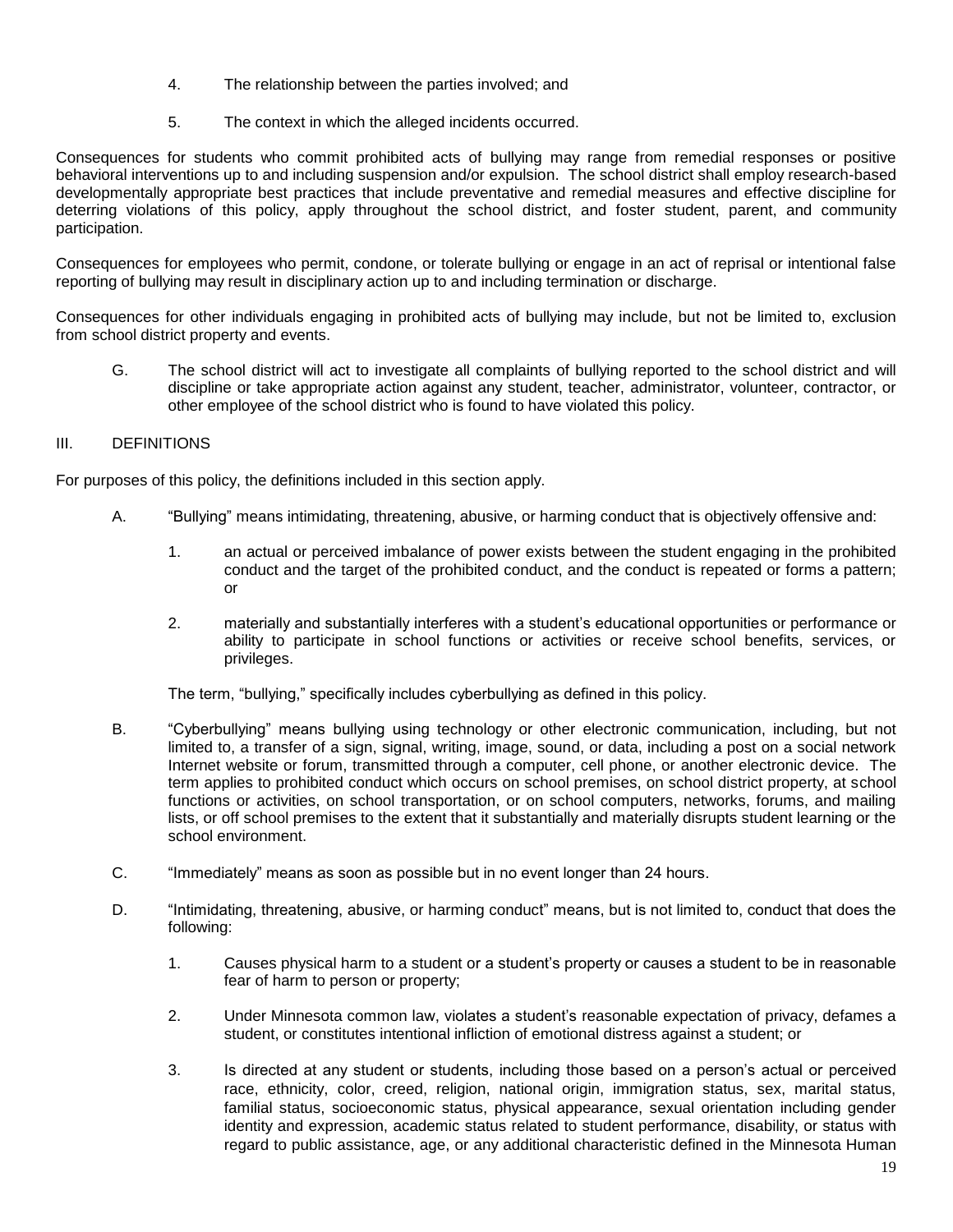Rights Act (MHRA). However, prohibited conduct need not be based on any particular characteristic defined in this paragraph or the MHRA.

- E. "On school premises, on school district property, at school functions or activities, or on school transportation" means all school district buildings, school grounds, and school property or property immediately adjacent to school grounds, school bus stops, school buses, school vehicles, school contracted vehicles, or any other vehicles approved for school district purposes, the area of entrance or departure from school grounds, premises, or events, and all school-related functions, school-sponsored activities, events, or trips. School district property also may mean a student's walking route to or from school for purposes of attending school or school-related functions, activities, or events. While prohibiting bullying at these locations and events, the school district does not represent that it will provide supervision or assume liability at these locations and events.
- F. "Prohibited conduct" means bullying or cyberbullying as defined in this policy or retaliation or reprisal for asserting, alleging, reporting, or providing information about such conduct or knowingly making a false report about bullying.
- G. "Remedial response" means a measure to stop and correct prohibited conduct, prevent prohibited conduct from recurring, and protect, support, and intervene on behalf of a student who is the target or victim of prohibited conduct.
- H. "Student" means a student enrolled in a public school or a charter school.

#### IV. REPORTING PROCEDURE

- A. Any person who believes he or she has been the target or victim of bullying or any person with knowledge or belief of conduct that may constitute bullying or prohibited conduct under this policy shall report the alleged acts immediately to an appropriate school district official designated by this policy. A person may report bullying anonymously. However, the school district may not rely solely on an anonymous report to determine discipline or other remedial responses.
- B. The school district encourages the reporting party or complainant to use the report form available from the principal or building supervisor of each building or available in the school district office, but oral reports shall be considered complaints as well.
- C. The building principal, the principal's designee, or the building supervisor (hereinafter the "building report taker") is the person responsible for receiving reports of bullying or other prohibited conduct at the building level. Any person may report bullying or other prohibited conduct directly to a school district human rights officer or the superintendent. If the complaint involves the building report taker, the complaint shall be made or filed directly with the superintendent or the school district human rights officer by the reporting party or complainant.

The building report taker shall ensure that this policy and its procedures, practices, consequences, and sanctions are fairly and fully implemented and shall serve as the primary contact on policy and procedural matters. The building report taker or a third party designated by the school district shall be responsible for the investigation. The building report taker shall provide information about available community resources to the target or victim of the bullying or other prohibited conduct, the perpetrator, and other affected individuals as appropriate.

D. A teacher, school administrator, volunteer, contractor, or other school employee shall be particularly alert to possible situations, circumstances, or events that might include bullying. Any such person who witnesses, observes, receives a report of, or has other knowledge or belief of conduct that may constitute bullying or other prohibited conduct shall make reasonable efforts to address and resolve the bullying or prohibited conduct and shall inform the building report taker immediately. School district personnel who fail to inform the building report taker of conduct that may constitute bullying or other prohibited conduct or who fail to make reasonable efforts to address and resolve the bullying or prohibited conduct in a timely manner may be subject to disciplinary action.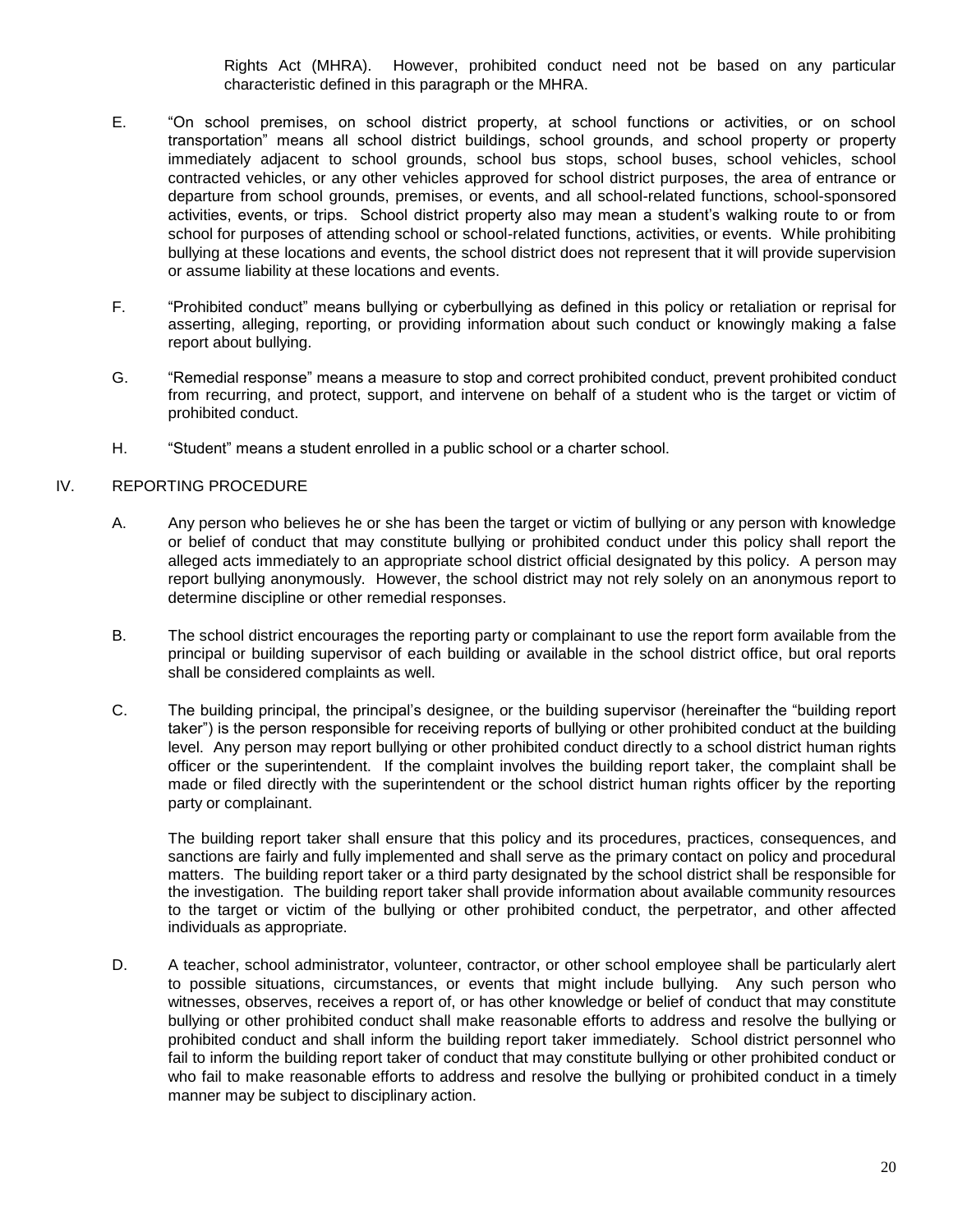- E. Reports of bullying or other prohibited conduct are classified as private educational and/or personnel data and/or confidential investigative data and will not be disclosed except as permitted by law. The building report taker, in conjunction with the responsible authority, shall be responsible for keeping and regulating access to any report of bullying and the record of any resulting investigation.
- F. Submission of a good faith complaint or report of bullying or other prohibited conduct will not affect the complainant's or reporter's future employment, grades, work assignments, or educational or work environment.
- G. The school district will respect the privacy of the complainant(s), the individual(s) against whom the complaint is filed, and the witnesses as much as possible, consistent with the school district's obligation to investigate, take appropriate action, and comply with any legal disclosure obligations.

#### V. SCHOOL DISTRICT ACTION

- A. Within three days of the receipt of a complaint or report of bullying or other prohibited conduct, the school district shall undertake or authorize an investigation by the building report taker, or a third party designated by the school district.
- B. The building report taker or other appropriate school district officials may take immediate steps, at their discretion, to protect the target or victim of the bullying or other prohibited conduct, the complainant, the reporter, and students or others, pending completion of an investigation of the bullying or other prohibited conduct, consistent with applicable law.
- C. The alleged perpetrator of the bullying or other prohibited conduct shall be allowed the opportunity to present a defense during the investigation or prior to the imposition of discipline or other remedial responses.
- D. Upon completion of an investigation that determines that bullying or other prohibited conduct has occurred, the school district will take appropriate action. Such action may include, but is not limited to, warning, suspension, exclusion, expulsion, transfer, remediation, termination, or discharge. Disciplinary consequences will be sufficiently severe to try to deter violations and to appropriately discipline prohibited conduct. Remedial responses to the bullying or other prohibited conduct shall be tailored to the particular incident and nature of the conduct and shall take into account the factors specified in Section II.F. of this policy. School district action taken for violation of this policy will be consistent with the requirements of applicable collective bargaining agreements; applicable statutory authority, including the Minnesota Pupil Fair Dismissal Act; the student discipline policy (See MSBA/MASA Model Policy 506) and other applicable school district policies; and applicable regulations.
- E. The school district is not authorized to disclose to a victim private educational or personnel data regarding an alleged perpetrator who is a student or employee of the school district. School officials will notify the parent(s) or guardian(s) of students who are targets of bullying or other prohibited conduct and the parent(s) or guardian(s) of alleged perpetrators of bullying or other prohibited conduct who have been involved in a reported and confirmed bullying incident of the remedial or disciplinary action taken, to the extent permitted by law.
- F. In order to prevent or respond to bullying or other prohibited conduct committed by or directed against a child with a disability, the school district shall, when determined appropriate by the child's individualized education program (IEP) team or Section 504 team, allow the child's IEP or Section 504 plan to be drafted to address the skills and proficiencies the child needs as a result of the child's disability to allow the child to respond to or not to engage in bullying or other prohibited conduct.

#### VI. RETALIATION OR REPRISAL

The school district will discipline or take appropriate action against any student, teacher, administrator, volunteer, contractor, or other employee of the school district who commits an act of reprisal or who retaliates against any person who asserts, alleges, or makes a good faith report of alleged bullying or prohibited conduct, who provides information about bullying or prohibited conduct, who testifies, assists, or participates in an investigation of alleged bullying or prohibited conduct, or who testifies, assists, or participates in a proceeding or hearing relating to such bullying or prohibited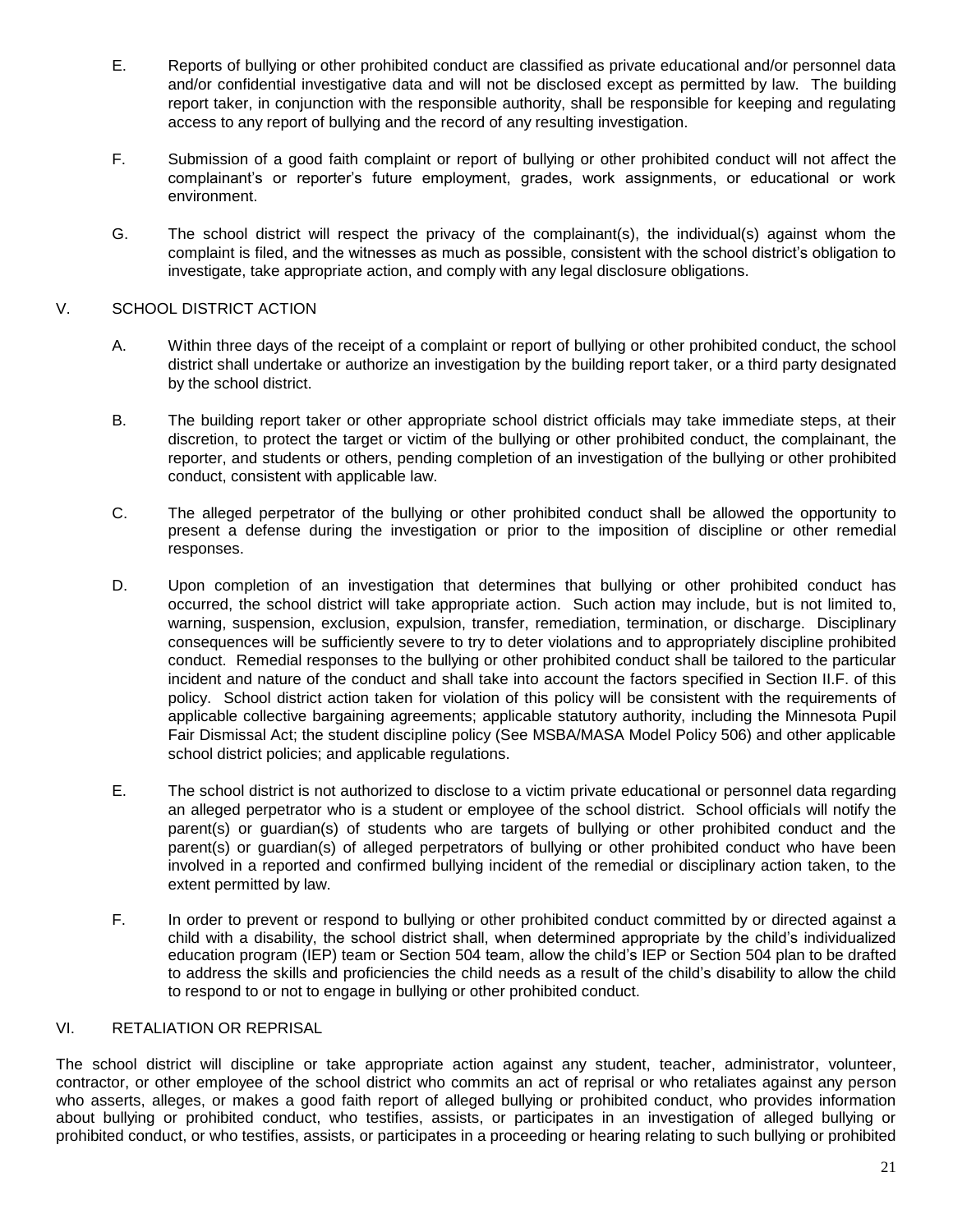conduct. Retaliation includes, but is not limited to, any form of intimidation, reprisal, harassment, or intentional disparate treatment. Disciplinary consequences will be sufficiently severe to deter violations and to appropriately discipline the individual(s) who engaged in the prohibited conduct. Remedial responses to the prohibited conduct shall be tailored to the particular incident and nature of the conduct and shall take into account the factors specified in Section II.F. of this policy.

#### VII. TRAINING AND EDUCATION

- A. The school district shall discuss this policy with school personnel and volunteers and provide appropriate training to school district personnel regarding this policy. The school district shall establish a training cycle for school personnel to occur during a period not to exceed every three school years. Newly employed school personnel must receive the training within the first year of their employment with the school district. The school district or a school administrator may accelerate the training cycle or provide additional training based on a particular need or circumstance. This policy shall be included in employee handbooks, training materials, and publications on school rules, procedures, and standards of conduct, which materials shall also be used to publicize this policy.
- B. The school district shall require ongoing professional development, consistent with Minn. Stat. § 122A.60, to build the skills of all school personnel who regularly interact with students to identify, prevent, and appropriately address bullying and other prohibited conduct. Such professional development includes, but is not limited to, the following:
	- 1. Developmentally appropriate strategies both to prevent and to immediately and effectively intervene to stop prohibited conduct;
	- 2. The complex dynamics affecting a perpetrator, target, and witnesses to prohibited conduct;
	- 3. Research on prohibited conduct, including specific categories of students at risk for perpetrating or being the target or victim of bullying or other prohibited conduct in school;
	- 4. The incidence and nature of cyberbullying; and
	- 5. Internet safety and cyberbullying.
- C. The school district annually will provide education and information to students regarding bullying, including information regarding this school district policy prohibiting bullying, the harmful effects of bullying, and other applicable initiatives to prevent bullying and other prohibited conduct.
- D. The administration of the school district is directed to implement programs and other initiatives to prevent bullying, to respond to bullying in a manner that does not stigmatize the target or victim, and to make resources or referrals to resources available to targets or victims of bullying.
- E. The administration is encouraged to provide developmentally appropriate instruction and is directed to review programmatic instruction to determine if adjustments are necessary to help students identify and prevent or reduce bullying and other prohibited conduct, to value diversity in school and society, to develop and improve students' knowledge and skills for solving problems, managing conflict, engaging in civil discourse, and recognizing, responding to, and reporting bullying or other prohibited conduct, and to make effective prevention and intervention programs available to students.

The administration must establish strategies for creating a positive school climate and use evidence-based socialemotional learning to prevent and reduce discrimination and other improper conduct.

The administration is encouraged, to the extent practicable, to take such actions as it may deem appropriate to accomplish the following:

- 1. Engage all students in creating a safe and supportive school environment;
- 2. Partner with parents and other community members to develop and implement prevention and intervention programs;
- 3. Engage all students and adults in integrating education, intervention, and other remedial responses into the school environment;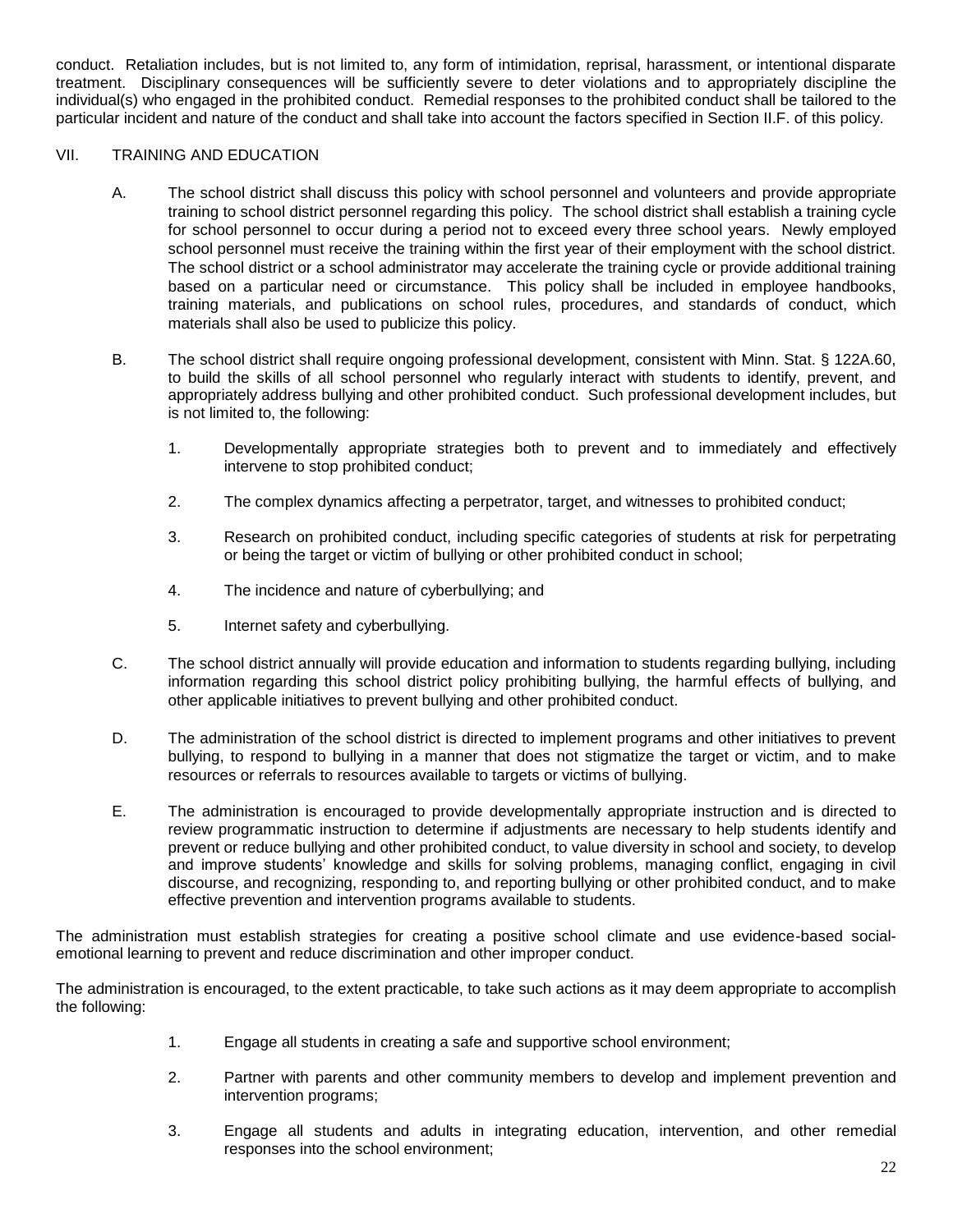- 4. Train student bystanders to intervene in and report incidents of bullying and other prohibited conduct to the schools' primary contact person;
- 5. Teach students to advocate for themselves and others;
- 6. Prevent inappropriate referrals to special education of students who may engage in bullying or other prohibited conduct; and
- 7. Foster student collaborations that, in turn, foster a safe and supportive school climate.
- F. The school district may implement violence prevention and character development education programs to prevent or reduce policy violations. Such programs may offer instruction on character education including, but not limited to, character qualities such as attentiveness, truthfulness, respect for authority, diligence, gratefulness, self-discipline, patience, forgiveness, respect for others, peacemaking, and resourcefulness.
- G. The school district shall inform affected students and their parents of rights they may have under state and federal data practices laws to obtain access to data related to an incident and their right to contest the accuracy or completeness of the data. The school district may accomplish this requirement by inclusion of all or applicable parts of its protection and privacy of pupil records policy (See MSBA/MASA Model Policy 515) in the student handbook.

#### VIII. NOTICE

- A. The school district will give annual notice of this policy to students, parents or guardians, and staff, and this policy shall appear in the student handbook.
- B. This policy or a summary thereof must be conspicuously posted in the administrative offices of the school district and the office of each school.
- C. This policy must be given to each school employee and independent contractor who regularly interacts with students at the time of initial employment with the school district.
- D. Notice of the rights and responsibilities of students and their parents under this policy must be included in the student discipline policy (See MSBA/MASA Model Policy 506) distributed to parents at the beginning of each school year.
- E. This policy shall be available to all parents and other school community members in an electronic format in the language appearing on the school district's or a school's website.
- F. The school district shall provide an electronic copy of its most recently amended policy to the Commissioner of Education.

#### IX. POLICY REVIEW

To the extent practicable, the school board shall, on a cycle consistent with other school district policies, review and revise this policy. The policy shall be made consistent with Minn. Stat. § 121A.031 and other applicable law. Revisions shall be made in consultation with students, parents, and community organizations.

#### School Board Policy 514

#### **Policy for the Protection and Privacy of Pupil Records**

The school district recognizes its responsibility in regard to the collection, maintenance, and dissemination of pupil records and the protection of the privacy rights of students as provided in federal law and state statutes. The procedures and policies regarding the protection and privacy of parents and students' are adopted by the school district, pursuant to the requirements of 20 U.S.C. 1232g, et seq., (Family Educational rights and Privacy Act (FERPA)) 34 C.F.R. Par 99 and consistent with the requirements of the Minnesota Government Data Practices Act, Minn. Stat. Ch. 13, and Minn. Rules Parts 1205.0100-1205.2000.

Please see school board policy 515 for complete policy.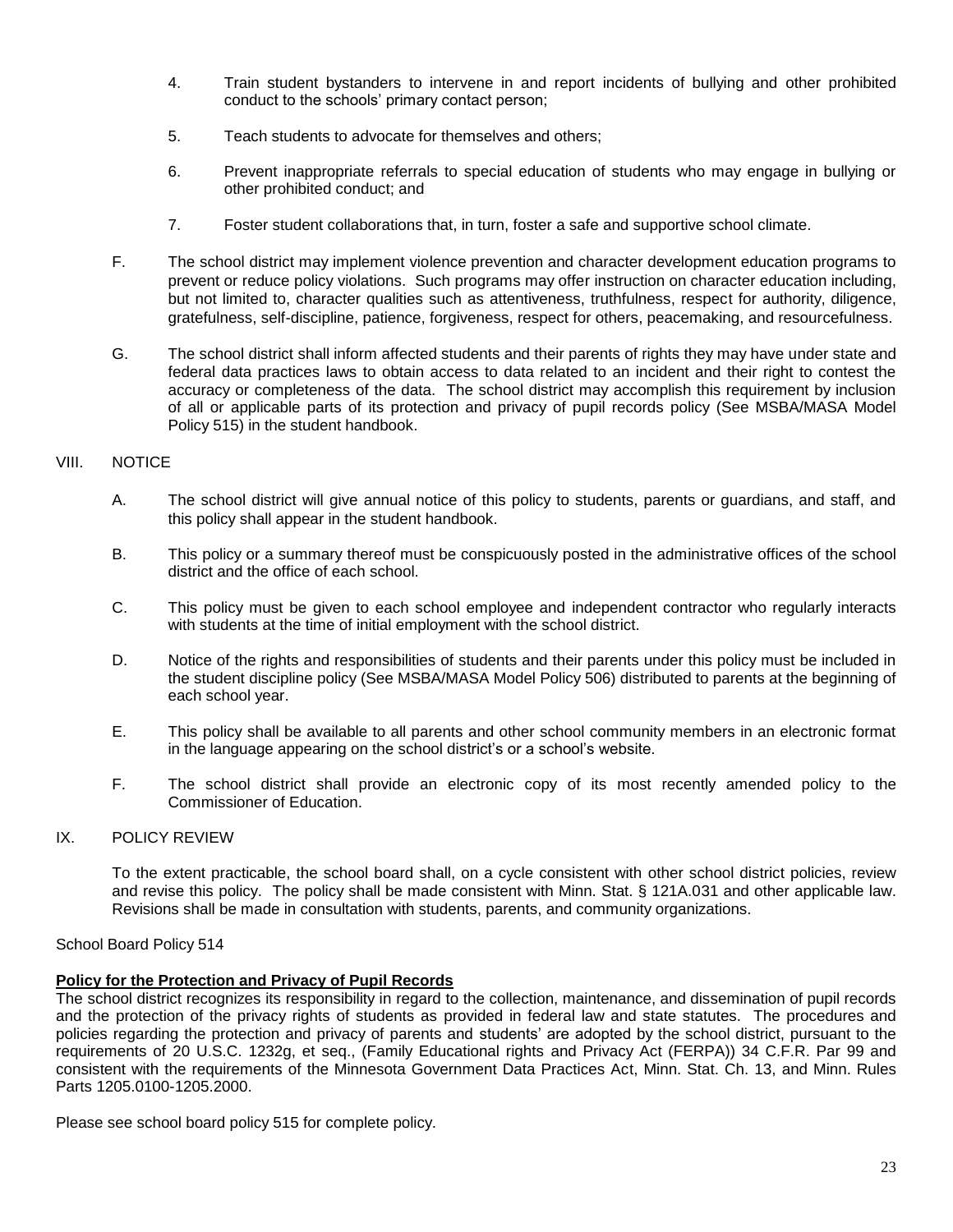#### **Policy Prohibiting Discrimination**

No person shall, on the grounds of race, color, national origin, creed, religion, sex, marital status, age, or disability, be excluded from participation in, be denied the benefits of, or be otherwise subjected to discrimination under any educational program or in employment, recruitment, consideration, or selection.

Inquiries regarding compliance may be directed to the Human Rights Officer at 333-6000, or the Minnesota Department of Human Rights at (612) 296-5633, or the Equal Employment Opportunities Commission at (612) 725-6101, and/or the Director of Civil Rights, Department of HEW, Washington, D.C.

Please see school board policy 522 for complete policy.

#### **Internet Acceptable Use and Safety**

Use of the Faribault School District Technology Network and Internet Access is a privilege. Expectations for the use of technology are as follows:

- Follow all guidelines as outlined in the "Faribault Public Schools Student Internet Acceptable Use and Safety Consent Form". A copy of our Internet Acceptable Use and Safety Policy is available under "district info" at www.faribault.k12.mn.us
- Access materials solely for educational purposes.
- Utilize equipment in a respectful manner.

Creation of materials or projects should enhance a student's educational achievement and promote Jaguar respect.

#### **Faribault Public Schools**

"Bring Your Own Device" (BYOD) Guidelines

Students using personal mobile devices on the Faribault Public Schools network are still subject to the District's Internet Acceptable Use and Safety Policy 524 (AUP). Violation of this policy may result in disciplinary action and/or loss of privileges.

Faribault Public Schools recognizes that using digital technologies can enhance student learning experiences and facilitate the development of 21st century skills. The Faribault School's BYOD program will provide an opportunity for students to bring their own mobile devices to school to use in the classroom. The purpose of allowing a BYOD environment is to continue to develop our digital learning initiative and to empower students to take a more active approach to their personal learning. Faribault Schools will provide Internet access to the ISD 656 guest network for the use of mobile devices. Students who choose to participate in the BYOD program must follow the Internet Acceptable Use and Safety Policy and the Bring Your Own Device Guidelines.

#### **Devices allowed**

All devices should have a web-browsing component that makes them suitable for educational use in the BYOD initiative. The device should be able to connect to a secured Wi-Fi network (802.11a/b/g or newer).

#### **Acceptable Uses**

The use of devices in the classroom is at the discretion of Faribault staff. The classroom teacher shall exercise authority to allow or disallow the use of a mobile device. Staff will have the final decision if a device needs to be surrendered due to misuse. At this time student devices are not required for classroom work. Educators shall make clear their stances on student device usage in their classrooms verbally or through a class syllabus.

#### **Staff guidelines**

Faribault Public Schools staff will be responsible for monitoring student use on the wireless network with either school owned or student owned devices. FPS staff will determine when mobile devices may be used in the classroom. Educators shall communicate appropriately with administrators and parents if students violate the Internet Acceptable Use and Safety Policy (524) or this BYOD guideline.

#### **Non-Acceptable Uses**

Personal devices must not be physically connected to the district wired network and cabling infrastructure. All non- district owned devices are recommended to use the "ISD 656 Public Access" while on school grounds. Mobile devices will be not given access to print to district printers and/or copiers. Users will not use electronic technologies to take photos or record video of person or persons on campus without prior consent from individual or teacher. Students may not print, post, transmit or distribute photos and video without prior consent. Personal devices are not allowed in bathrooms or locker rooms. Student users shall not access applications such as email, chat, blogs, or social networking (i.e., Facebook, twitter etc.) while at school unless specifically for educational use and when in the presence of school district staff.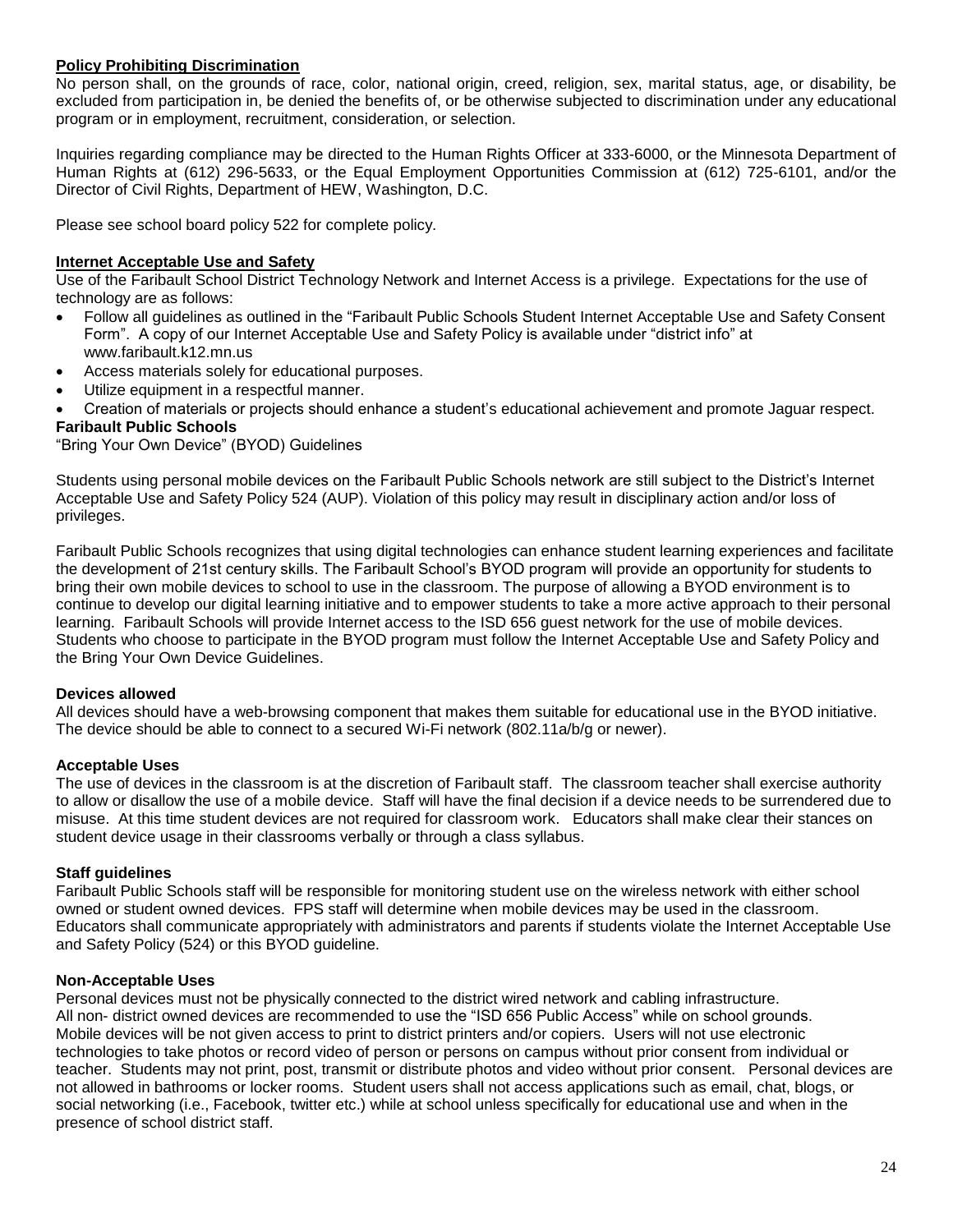#### **Theft, Damage or Repair**

The Faribault Public School district shall NOT assume responsibility for the maintenance, repair or replacement of any privately-owned property brought to school. The district shall not be held responsible for lost, stolen or damaged devices or for any malware acquired while on the guest network. All devices should have virus software installed with the latest virus definitions. Students should not leave mobile devices unattended and should keep them secured when not in use. The use of passwords and lock codes are strongly encouraged.

#### **Technology support**

It is the student's responsibility to connect to the network. FPS staff members shall not provide technical support for any non-district owned devices. The district will not be responsible for financial obligations arising through unauthorized use of the district's educational technologies or the Internet. Faribault Public Schools reserves the right to inspect any personal device at any time if it is suspected of causing technology/network problems or if it is used inappropriately.

#### **Etiquette**

Audio requirements – All device ringers must be off, and sound must be muted, or headphones/ear buds used. Student mobile devices should be fully charged prior to school and used in battery mode while on premises.

The Children's Internet Protection Act (CIPA) requires all network access to be filtered while in a public school. All devices connected to our network will still abide by our Internet filtering polices. Any attempt to bypass the schools network filters will be a violation of our Internet Acceptable Use and Safety Policy.

**All guidelines apply anytime on school grounds or during any school related activity. This includes before/after school, during classroom time, school related activity or field trips, sporting events and on school buses.**

Please see school board policy 524 for complete policy.

#### **Hazing Prohibition Policy**

No student, teacher, administrator, volunteer, contractor, or other employee of the school district shall plan, direct, encourage, aid, or engage in hazing. No teacher, administrator, volunteer, contractor, or other employee of the school district shall permit, condone, or tolerate hazing. Apparent permission or consent by a person being hazed does not lessen the prohibitions contained in this policy.

This policy applies to behavior that occurs on or off school property and during and after school hours. A person who engages in an act that violates school policy or law in order to be initiated into or affiliated with a student organization shall be subject to discipline for that act. The school district will act to investigate all complaints of hazing and will discipline or take appropriate action against any student, teacher, administrator, volunteer, contractor, or other employee of the school district who is found to have violated this policy.

Please see school board policy 526 for complete policy.

#### **Immunization Requirements Policy**

All students are required to provide proof of immunization, or appropriate documentation exempting the student from such immunization, and such other data necessary to ensure that the student is free from any communicable diseases, as a condition of enrollment.

Please see school board policy 530 for complete policy.

#### **Multicultural/Gender-Fair Curriculum Policy**

The Board of Education of the Faribault Public Schools affirms its commitment to provide equal educational opportunities to all students attending District schools, regardless of their sex, race, disability, or socioeconomic background. The School Board and Administration will work with District Staff, community members and others to develop a written plan to assure that curriculum developed for use in District schools is done in conjunction with the State Board of Education adopted Multicultural/Gender-Fair Curriculum Rule (3500.0550), so that students and staff gain an understanding and appreciation of:

- The cultural diversity of the United States, which reflects the contributions by, and roles open to Americans of all races and cultures.
- The historical and contemporary contributions of women and men to society
- The historical and contemporary contributions to society by persons with disabilities

The curriculum developed shall provide learning experiences and appreciation of all cultural heritages, human dignity, cultural diversity, and development of individual self-worth for students and staff; and shall promote experiences in multicultural, gender-fair activities which prepare the students to live productively in a multicultural, pluralistic society.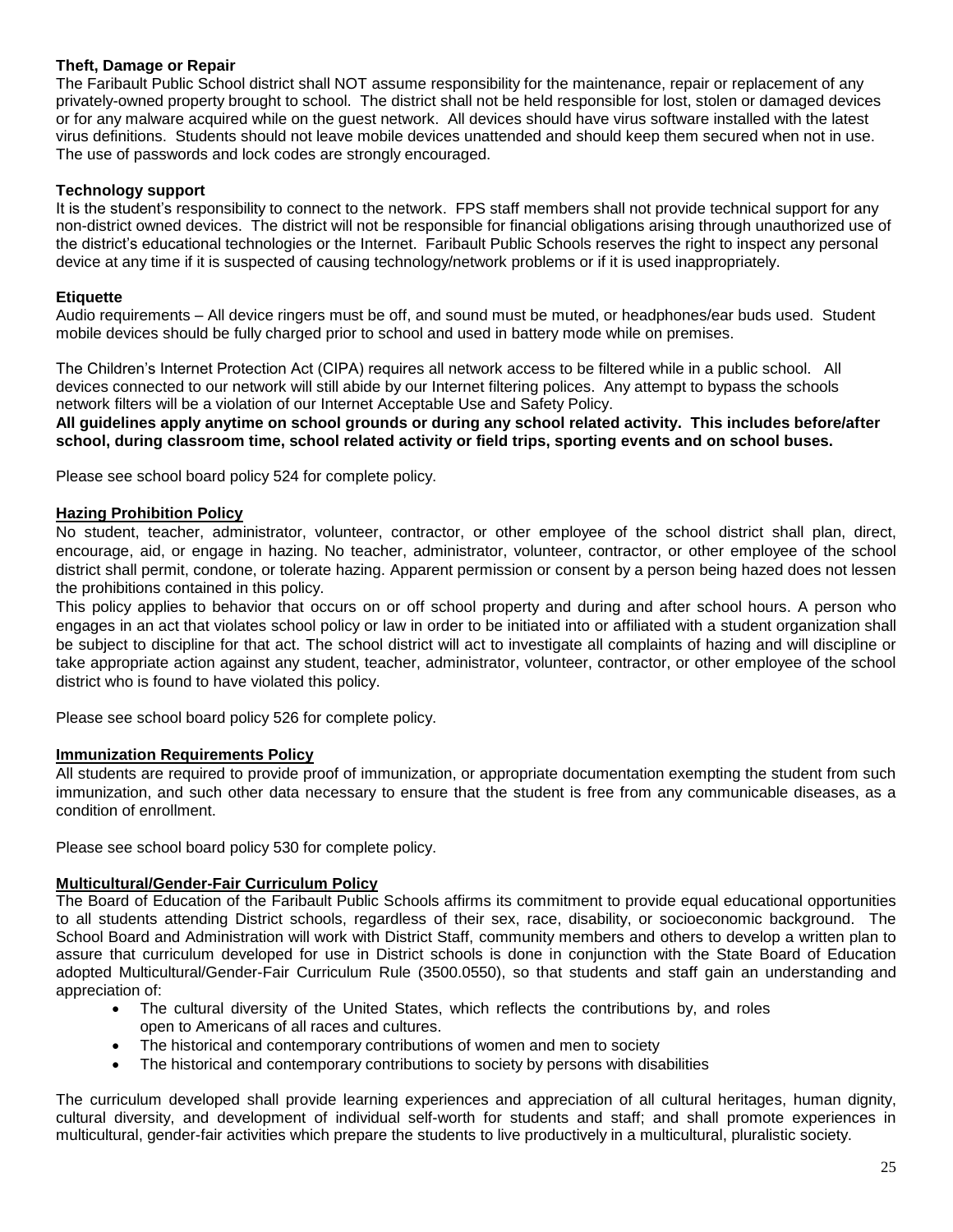Please see school board policy 600.1 for complete policy.

#### **Retention Policy**

Parents will be notified as early as possible by school staff when students are having academic problems. Retaining a student based on unsatisfactory program throughout the school year is a viable option that will be considered. Staff members and parents may recommend that retention or promotion be in the best interest of the student. Each case will be considered on an individual basis and what is best for the student will be the determining criteria.

Please see school board policy 513 for complete policy.

#### **Policy for Visitors to School District Buildings and Sites**

The school board encourages interest on the part of parents and community members in school programs and student activities. The school board welcomes visits to school buildings and school property by parents and community members provided the visits are consistent with the health, education and safety of students and employees and are conducted within the procedures and requirements established by the school district.

The school board reaffirms its position on the importance of maintaining a school environment that is safe for students and employees and free of activity that may be disruptive to the student learning process or employee working environment.

Please see school board policy 903 for complete policy.

#### **Non-Custodial Parental Rights to Information**

Custodial and Non-Custodial parents have the right to make inquiries and be informed about their child's educational program and progress in school. Custodial and non-custodial may visit school at any time and attend conferences as a matter of statutory right regardless of the desires or requests of the other parent.

The law states: Family Law-Chapter 668, Sec. 12, Subd 3 Custody Order (a) Upon adjudging the nullity of a marriage, or in a dissolution or separation proceeding, or in a child custody proceeding, the court shall make such further order as it deems just and proper concerning: (1) the legal custody of the minor children of the parties which shall be sole or joint; (2) their physical custody and residence; and (3) their support. In determining custody, the court shall consider the best interest of each child and shall not prefer one parent to the other solely on the basis of the sex of the parent (b) the court shall grant the following rights of each of the parties unless specific findings are made under paragraph (c) every custody order must include the following notice of the parties:

Each party has the right of access to and to receive copies of school, medical, dental, religious training, and other important records and information about the minor children. Presentation of a copy of this order to the custodian of a record or other information about the minor children constitutes sufficient authorization for the release of the record or information of the requesting party. Each party shall keep the other party informed as to the name and address of the school of attendance of the minor children. Each party has the right to be informed by school officials about the child's welfare, educational progress, and status, and to attend school and parent- teacher conferences. The school is not required to hold a separate conference for each party.

In case of an accident or serious illness of a minor child, each party shall notify the other party of the accident or illness, and the name of the health care provider and the place of treatment. Each party has the right to reasonable access and telephone contact with minor children. The court may waive all or part of the notice required under paragraph (b) if it finds that it is necessary to protect the welfare of a party or child.

Staff at Lincoln Elementary will, on request, send report cards and hold conferences with a non-custodial parent, unless there is a court order or legally binding instrument prohibiting such contact. Our school complies with the family Education Rights and Privacy Act of 1974. If you desire to have a copy of your child's report card sent to a non-custodial parent, please notify us.

#### *Additional policy and information are available through our Faribault Public Schools web site www.faribault.k12.mn.us*